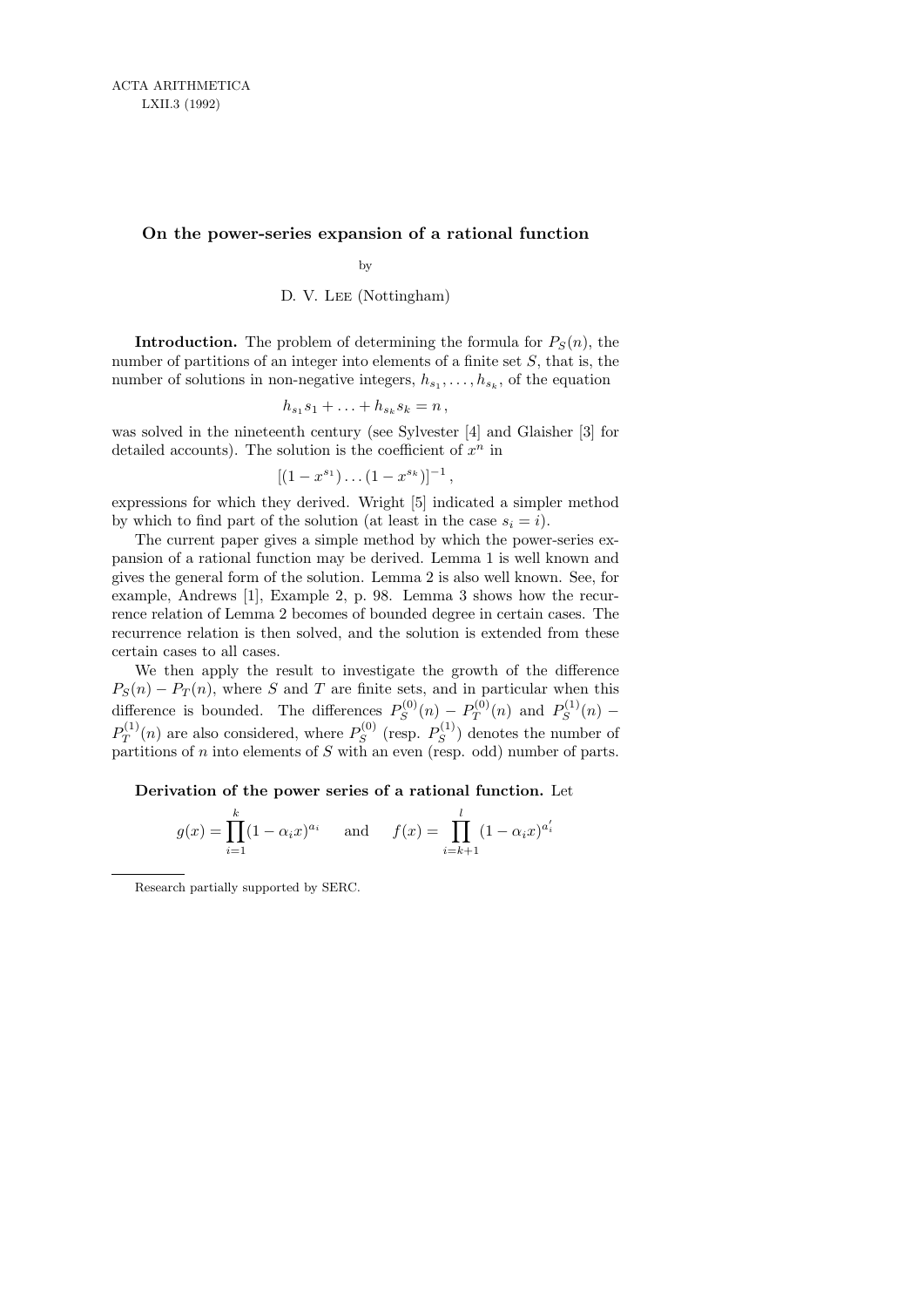be any polynomials with constant coefficient 1, where the  $\alpha_i$  are distinct and non-zero and the degree of  $f(x)$  is less than that of  $g(x)$ . The power-series expansion of  $f(x)/g(x)$  is derived (see Theorem 2).

Lemma 1.

$$
f(x)/g(x) = \sum_{n=0}^{\infty} \sum_{i=1}^{k} \sum_{j=0}^{a_i-1} b_{i,j} n^j \alpha_i^n x^n,
$$

where the  $b_{i,j}$  are constants and

$$
b_{i,a_i-1} = \frac{1}{(a_i-1)!} f(\alpha_i^{-1}) \prod_{\substack{\nu=1 \\ \nu \neq i}}^k (1 - \alpha_\nu \alpha_i^{-1})^{-a_\nu} = a_i (-\alpha_i)^{a_i} \frac{f(\alpha_i^{-1})}{g^{(a_i)}(\alpha_i^{-1})}.
$$

P r o o f. Write  $f(x)/g(x)$  in partial fractions:

$$
f(x)/g(x) = \sum_{i=1}^k \sum_{t=1}^{a_i} A_{i,t}/(1 - \alpha_i x)^t = \sum_{i=1}^k \sum_{t=1}^{a_i} A_{i,t} \sum_{n=0}^{\infty} {n+t-1 \choose t-1} \alpha_i^n x^n.
$$

Since  $\binom{n+t-1}{t-1}$  is a polynomial of degree  $t-1$  in n, the form of  $f(x)/g(x)$  is as given. Moreover,

$$
b_{i,a_i-1} = \frac{1}{(a_i-1)!} A_{i,a_i} \,,
$$

as required. The second expression for  $b_{i,a_i-1}$  follows by l'Hôpital's Rule. ■

Let

$$
f(x)/g(x) = \sum_{n=0}^{\infty} b(n)x^n.
$$

Lemma 2.

$$
nb(n) = \sum_{r=1}^{n} \left( \sum_{i=1}^{k} a_i \alpha_i^r - \sum_{i=k+1}^{l} a_i' \alpha_i^r \right) b(n-r).
$$

P r o o f.

$$
\frac{d}{dx}\log[f(x)/g(x)] = \sum_{i=1}^{k} \frac{a_i \alpha_i}{1 - \alpha_i x} - \sum_{i=k+1}^{l} \frac{a'_i \alpha_i}{1 - \alpha_i x}
$$

.

Hence

$$
\sum_{n=1}^{\infty} nb(n)x^{n-1} = \left\{ \sum_{r=1}^{\infty} \left( \sum_{i=1}^{k} a_i \alpha_i^r - \sum_{i=k+1}^{l} a_i^{\prime} \alpha_i^r \right) x^{r-1} \right\} \left\{ \sum_{s=0}^{\infty} b(s)x^s \right\},\,
$$

and the result follows by picking out the coefficient of  $x^{n-1}$  on the right.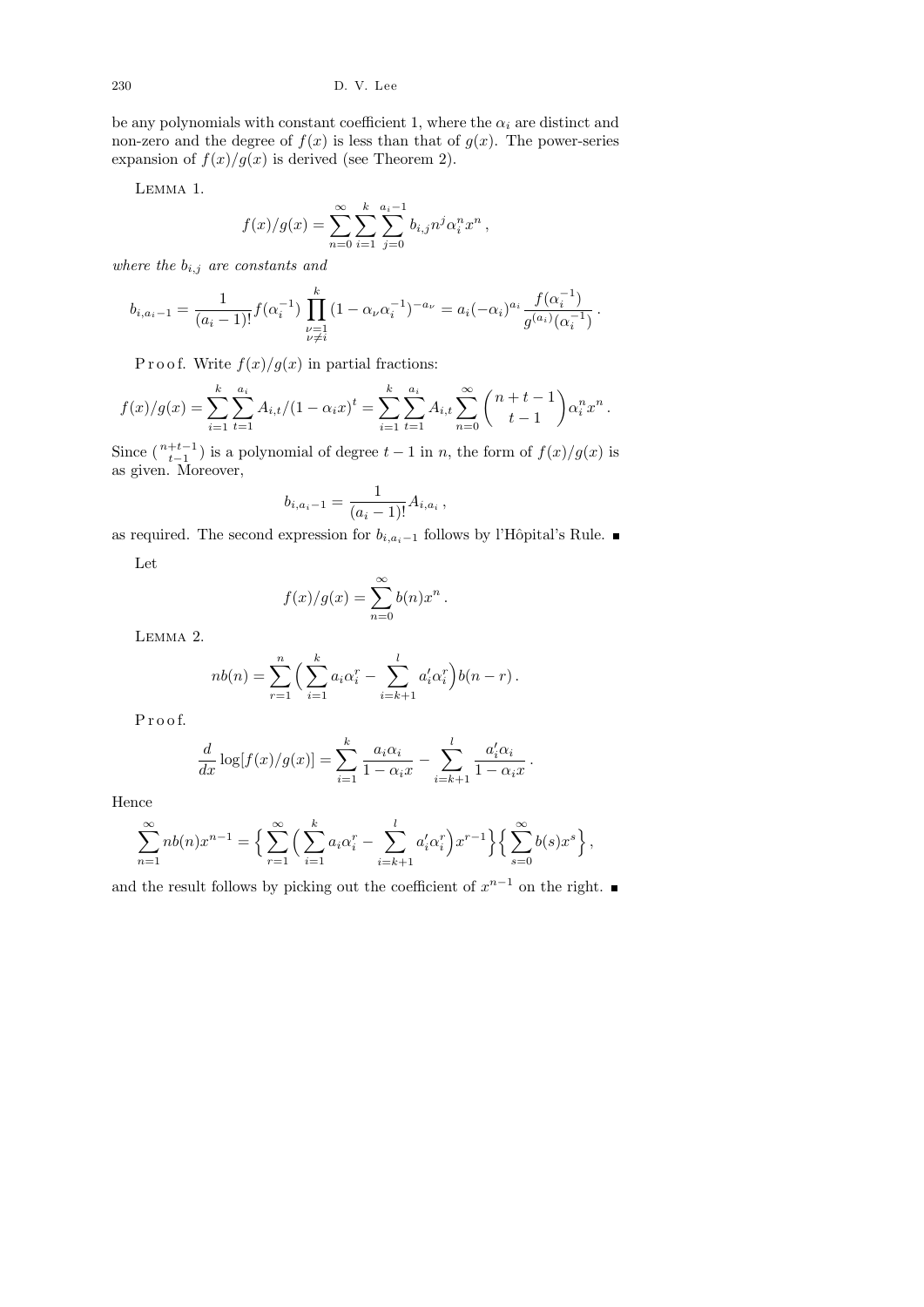Write  $a_i = -a'_i$  so that

$$
nb(n) = \sum_{r=1}^{n} \left(\sum_{i=1}^{l} a_i \alpha_i^r\right) b(n-r).
$$

Consider the case where each  $\alpha_i$  is a root of unity. In this case, write  $\varrho_i$ instead of  $\alpha_i$ . Let L be the least positive integer such that  $\rho_i^L = 1$  for all i, and let  $Z$  be any positive multiple of  $L$ .

Lemma 3.

(1) 
$$
(n+Z)b(n+Z) = nb(n) + \sum_{r=0}^{Z-1} \left(\sum_{i=1}^{l} a_i \varrho_i^{-r}\right) b(n+r).
$$

P r o o f.

$$
(n+Z)b(n+Z) = \sum_{r=1}^{n+Z} \left(\sum_{i=1}^{l} a_i \varrho_i^r\right) b(n+Z-r)
$$
  
= 
$$
\sum_{r=1}^{Z} \left(\sum_{i=1}^{l} a_i \varrho_i^r\right) b(n+Z-r)
$$
  
+ 
$$
\sum_{r=Z+1}^{n+Z} \left(\sum_{i=1}^{l} a_i \varrho_i^r\right) b(n+Z-r)
$$
  
= 
$$
\sum_{s=0}^{Z-1} \left(\sum_{i=1}^{l} a_i \varrho_i^{-s}\right) b(n+s) + \sum_{t=1}^{n} \left(\sum_{i=1}^{l} a_i \varrho_i^t\right) b(n-t)
$$
  
= 
$$
\sum_{s=0}^{Z-1} \left(\sum_{i=1}^{l} a_i \varrho_i^{-s}\right) b(n+s) + nb(n) . \blacksquare
$$

Let

$$
c_{j,n} = \sum_{i=1}^{k} b_{i,j} \varrho_i^n
$$

(where  $b_{i,j} = 0$  for  $j \geq a_i$ ), so that

$$
b(n) = \sum_{j=0}^{m-1} c_{j,n} n^j
$$
, where  $m = \max a_i$ .

Put  $b(n) = \sum_{j=0}^{m-1} c_{j,n} n^j$  in (1). Then

$$
\sum_{j=0}^{m-1} c_{j,n+Z}(n+Z)^{j+1} = \sum_{j=0}^{m-1} c_{j,n} n^{j+1} + \sum_{r=0}^{Z-1} \sum_{i=1}^{l} a_i \varrho_i^{-r} \sum_{j=0}^{m-1} c_{j,n+r}(n+r)^j.
$$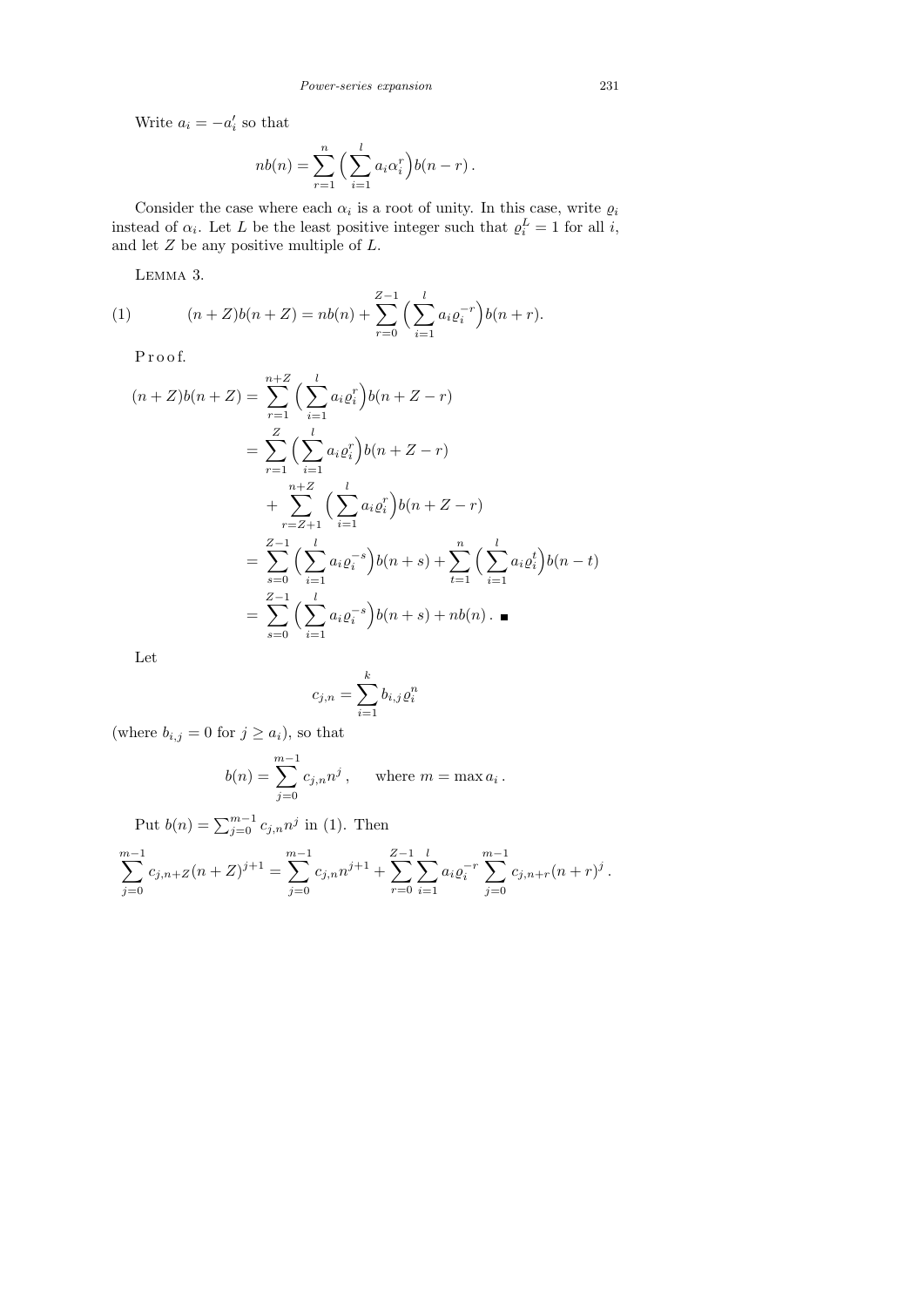Now,  $c_{j,n}$  is periodic in n and hence bounded, so equate coefficients of  $n<sup>q</sup>$  in the above to obtain

(2) 
$$
\sum_{j=q-1}^{m-1} c_{j,n+Z} {j+1 \choose q} Z^{j-q+1}
$$

$$
= c_{q-1,n} + \sum_{r=0}^{Z-1} \sum_{i=1}^{l} a_i \varrho_i^{-r} \sum_{j=q}^{m-1} c_{j,n+r} {j \choose q} r^{j-q}
$$

 $(r^{j-q} = 1$  when  $r = 0$  and  $j = q$ ). Note that

$$
b_{i,j} = \frac{1}{L} \sum_{n=1}^{L} \sum_{\nu=1}^{l} b_{\nu,j} \varrho_{\nu}^{n} \varrho_{i}^{-n} = \frac{1}{L} \sum_{n=1}^{L} c_{j,n} \varrho_{i}^{-n}, \quad 1 \leq i \leq k.
$$

Operate with  $(1/L) \sum_{n=1}^{L} \ldots \varrho_p^{-n}$  throughout  $(2), 1 \le p \le k$ , to get

$$
\sum_{j=q-1}^{m-1} b_{p,j} {\binom{j+1}{q}} Z^{j-q+1} = b_{p,q-1} + \sum_{r=0}^{Z-1} \sum_{i=1}^{l} a_i \varrho_i^{-r} \sum_{j=q}^{m-1} b_{p,j} \varrho_p^r {\binom{j}{q}} r^{j-q}.
$$

Hence

(3) 
$$
\sum_{j=q}^{a_p-1} b_{p,j} {j+1 \choose q} Z^{j-q+1} = \sum_{j=q}^{a_p-1} b_{p,j} {j \choose q} \sum_{r=0}^{Z-1} \sum_{i=1}^l a_i \varrho_i^{-r} \varrho_p^r r^{j-q}.
$$

Now drop the p suffix. Observe  $\sum_{r=0}^{Z-1} (\varrho_i^{-1} \varrho)^r r^{j-q}$  is the coefficient of  $x^{j-q+1}/(j-q)!$  in the power-series expansion of

$$
x[1 + (\varrho_i^{-1}\varrho)e^x + (\varrho_i^{-1}\varrho)^2 e^{2x} + \dots + (\varrho_i^{-1}\varrho)^{Z-1} e^{(Z-1)x}]
$$
  
=  $x(e^{Zx} - 1) / (\varrho_i^{-1}\varrho e^x - 1) = \frac{x}{\varrho_i^{-1}\varrho e^x - 1} \sum_{s=1}^{\infty} (Zx)^s / s!.$ 

Hence  $\sum_{r=0}^{Z-1} (\varrho_i^{-1} \varrho)^r r^{j-q}$  is given by a polynomial in Z whose coefficient of Z is the coefficient of  $x^{j-q}/(j-q)!$  in the expansion of  $x/(\varrho_i^{-1}\varrho e^x - 1)$ . Call this number  $\gamma_{i,j-q}$ . Since (3) holds for infinitely many values of Z, the coefficient of Z on the left-hand side of the equation equals that on the right-hand side. This gives

$$
b_q(q+1) = \sum_{j=q}^{a-1} b_j \binom{j}{q} \sum_{i=1}^l a_i \gamma_{i,j-q}.
$$

Note that  $\gamma_{i0}$  is 1 when  $i = p$  and zero otherwise. Hence

$$
(a-1-q)b_q = \sum_{j=q+1}^{a-1} b_j \binom{j}{q} d_{j-q}
$$
, where  $d_{j-q} = -\sum_{i=1}^{l} a_i \gamma_{i,j-q}$ .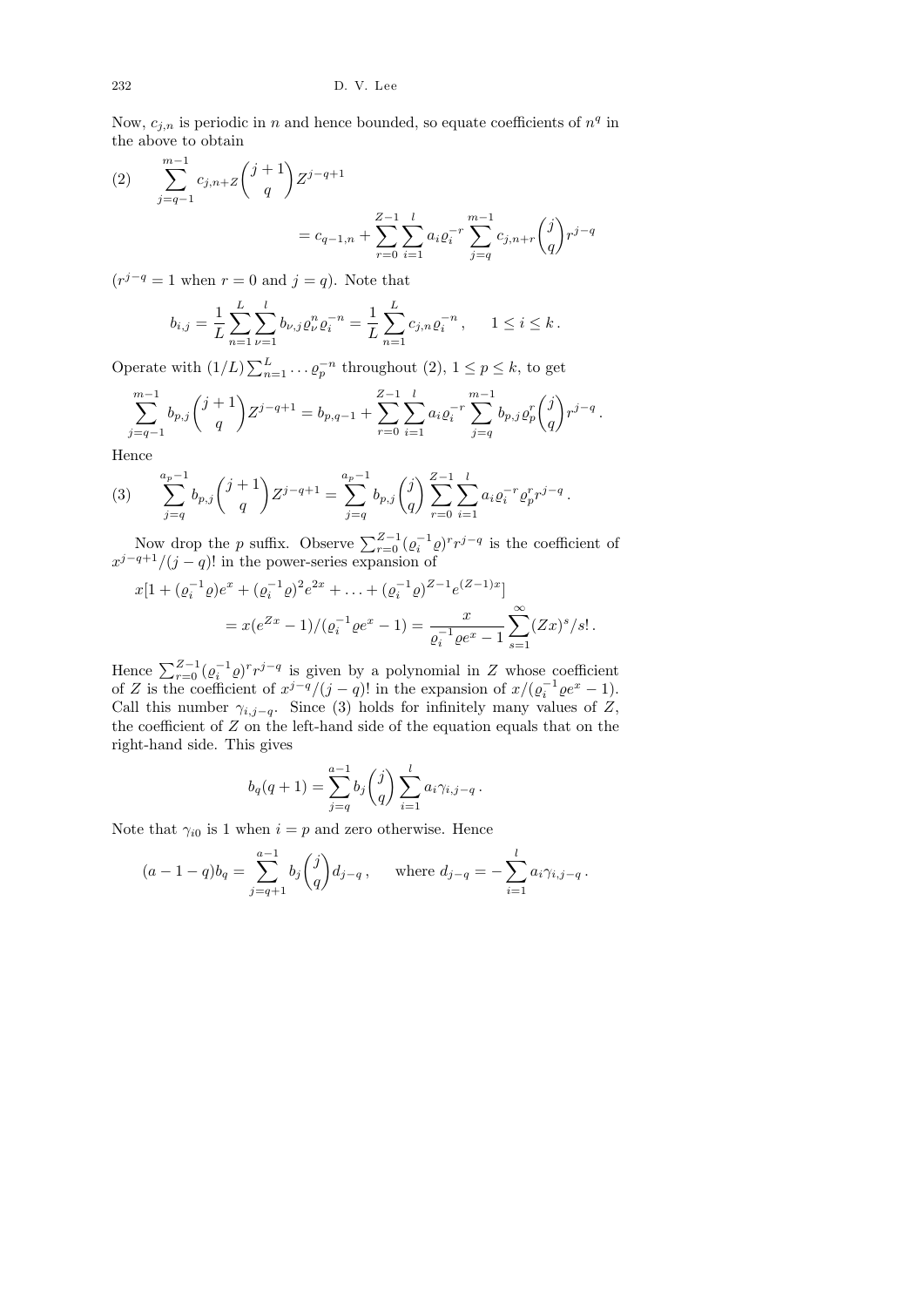Let

$$
b_j = \binom{a-1}{a-1-j} u_j,
$$

so that

$$
(a-1-q)b_q = \sum_{j=q+1}^{a-1} {j \choose q} {a-1 \choose a-1-j} u_j d_{j-q}
$$
  
= 
$$
\sum_{j=q+1}^{a-1} {a-1 \choose a-1-q} {a-1-q \choose j-q} u_j d_{j-q},
$$

so

(4) 
$$
u_q = \frac{1}{a-1-q} \sum_{j=q+1}^{a-1} {a-1-q \choose j-q} u_j d_{j-q} \quad \text{for } q < a-1.
$$

LEMMA 4. Let  $j < a - 1$ . Then

(5) 
$$
u_j/u_{a-1}
$$
  
\n
$$
= \sum_{\substack{v, n_1, \dots, n_v > 0 \\ n_1 + \dots + n_v = a-1 - j}} \frac{1}{a-1-j} {a-1-j \choose n_1} \frac{1}{a-1-j-n_1} {a-1-j-n_1 \choose n_2}
$$
\n
$$
\cdots \frac{1}{a-1-j-\sum_{s=1}^t n_s} {a-1-j-\sum_{s=1}^t n_s \choose n_{s+1}} \cdots \frac{1}{n_v} {n_v \choose n_v} \prod_{s=1}^v d_{n_s}.
$$

P r o o f. The formula is correct for  $j = a - 2$ ; the right-hand side is just  $d_1$ , in agreement with (4). Assume it is correct for all values of j with  $q < j < a - 1$ . Then

$$
u_q/u_{a-1}
$$

$$
= \frac{1}{a-1-q} \left( \sum_{j=q+1}^{a-2} \left\{ \binom{a-1-q}{j-q} \sum_{\substack{v,n_1,\dots,n_v>0 \\ n_1+\dots+n_v=a-1-j}} \frac{1}{a-1-j} \binom{a-1-j}{n_1} \right\}
$$

$$
\cdots \frac{1}{n_v} \binom{n_v}{n_v} \left[ \prod_{s=1}^{v} d_{n_s} \right] d_{j-q} \right\} + d_{a-1-q}
$$

$$
= \left( \sum_{j=q+1}^{a-2} \sum_{\substack{v,n_1,\dots,n_v>0 \\ (j-q)+n_1+\dots+n_v=a-1-q}} \frac{1}{a-1-q} \binom{a-1-q}{j-q} \right)
$$

$$
\cdots \frac{1}{n_v} \binom{n_v}{n_v} d_{j-q} \prod_{s=1}^{v} d_{n_s} + \frac{d_{a-1-q}}{a-1-q}
$$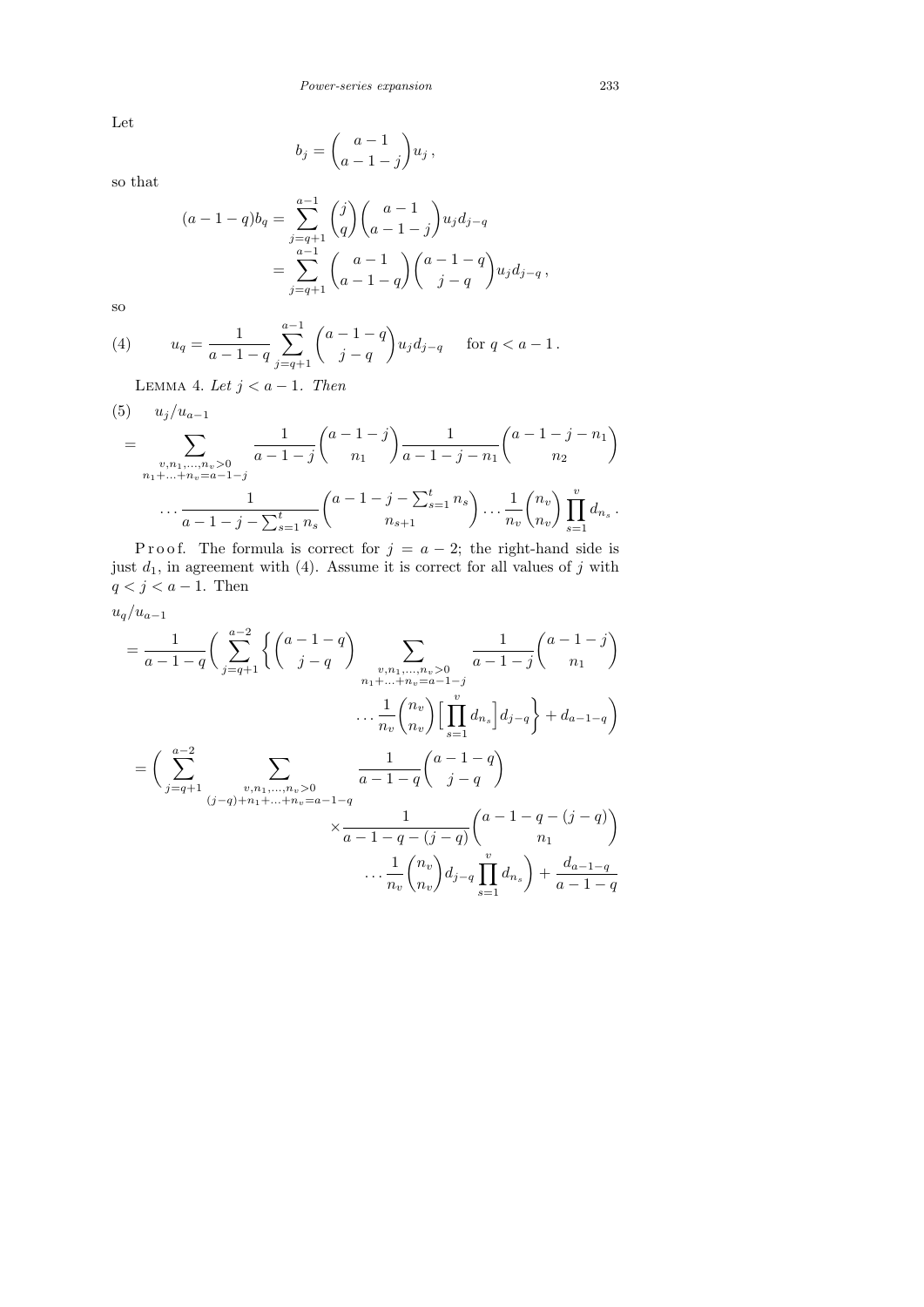234 D. V. Lee

$$
= \left(\sum_{\substack{v,n_0,\dots,n_v>0\\n_0+n_1+\dots+n_v=a-1-q}} \frac{1}{a-1-q} {a-1-q \choose n_0} \right)
$$
  

$$
\times \frac{1}{a-1-q-n_0} {a-1-q-n_0 \choose n_1} \cdots \frac{1}{n_v} {n_v \choose n_v} \prod_{s=0}^v d_{n_s} + \frac{d_{a-1-q}}{a-1-q}
$$
  

$$
= \sum_{\substack{n_0,\dots,n_v>0,v\ge 0\\n_0+n_1+\dots+n_v=a-1-q}} \frac{1}{a-1-q} {a-1-q \choose n_0} \cdots \frac{1}{n_v} {n_v \choose n_v} \prod_{s=0}^v d_{n_s},
$$

and the result follows by induction.  $\blacksquare$ 

Lemma 5.

$$
\frac{u_j}{u_{a-1}} = (a-1-j)! \sum_{\substack{1^{h_1} \dots (a-1-j)^{h_{a-1-j}} \\ \text{partition of } a-1-j}} \prod_{r=1}^{a-1-j} [(r!r)^{h_r} h_r!]^{-1} d_r^{h_r}.
$$

P r o o f. The product of the binomial coefficients in a term of  $(5)$  is

$$
\binom{a-1-j}{n_1,\ldots,n_v}=\frac{(a-1-j)!}{n_1!\ldots n_v!}.
$$

It will suffice to show that for a given partition  $1^{h_1} \dots w^{h_w}$  of w,

$$
\sum \frac{1}{w_1(w_1+w_2)(w_1+w_2+w_3)\dots(w)}=\frac{1}{\prod_{g=1}^w g^{h_g}h_g!}\,,
$$

where  $w_1, w_2, \ldots, w_j$  are the components of the partition,  $j = \sum h_g$ , and the summation on the left-hand side extends over all decompositions of w with these components.

This is true for  $w = 1$  and in general for the partition  $w = w^1$ . Suppose it is true for all partitions of y with  $y < w$ . Let  $1^{h_1} \dots w^{h_w}$  be a partition of w with  $h_w = 0$ . Then

$$
\sum \frac{1}{w_1(w_1 + w_2) \dots (w)} = \frac{1}{w} \sum_{\substack{w_j = 1 \\ h_{w_j} \neq 0}}^{w-1} \sum \frac{1}{w_1(w_1 + w_2) \dots (w - w_j)}
$$
  
= 
$$
\frac{1}{w} \sum_{\substack{w_j = 1 \\ h_{w_j} \neq 0}}^{w-1} \left\{ \left( \prod_{\substack{g=1 \\ g \neq w_j}}^{w} g^{h_g} h_g! \right) w_j^{h_{w_j} - 1} (h_{w_j} - 1)! \right\}^{-1}
$$
  
= 
$$
\frac{1}{w} \sum_{\substack{w_j = 1 \\ w_j \neq 0}}^{w-1} \frac{w_j h_{w_j}}{\prod_{g=1}^w g^{h_g} h_g!} = \frac{1}{\prod_{g=1}^w g^{h_g} h_g!},
$$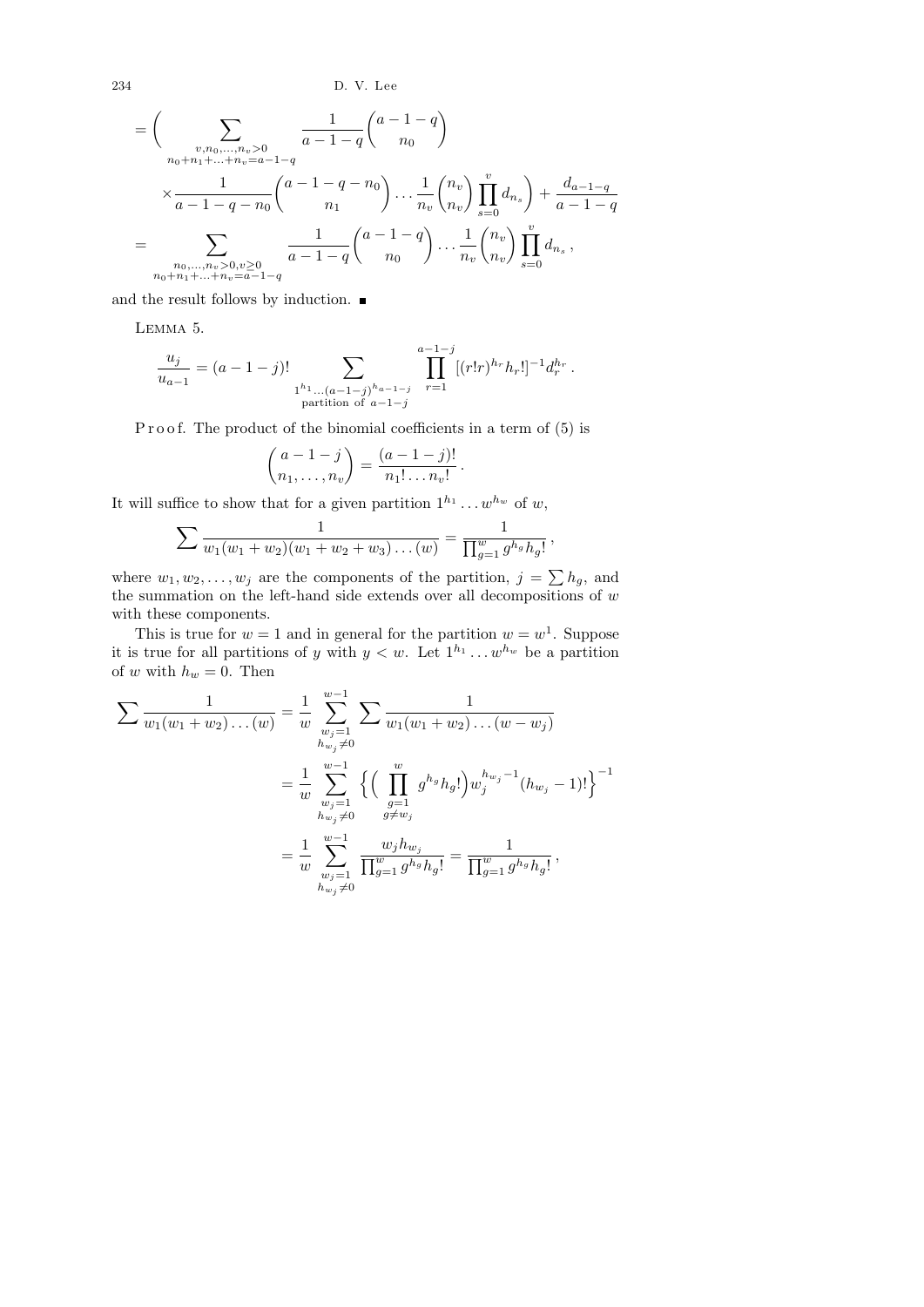since

$$
\sum_{\substack{w_j=1\\w_j\neq 0}}^{w-1} w_j h_{w_j} = w.
$$

The result follows.  $\blacksquare$ 

THEOREM 1.

$$
b(n) = \sum_{i=1}^{k} \left\{ f(\varrho_i^{-1}) / \prod_{\substack{\nu=1 \\ \nu \neq i}}^{k} (1 - \varrho_{\nu} \varrho_i^{-1})^{a_{\nu}} \right\}
$$
  
 
$$
\times \sum_{j=0}^{a_i-1} \frac{1}{j!} \sum_{\substack{1^{h_1} \dots (a_i-1-j)^{h_{a_i-1-j}} \\ \text{partition of } a_i-1-j}} \left\{ \prod_{r=1}^{a_i-1-j} \frac{d_r^{h_r}}{(r!r)^{h_r} h_r!} \right\} n^j \varrho_i^n,
$$

where  $d_r$  is the coefficient of  $x^r/r!$  in the expansion of

$$
\sum_{\nu=1}^{l} \frac{a_{\nu} x}{1 - \varrho_{\nu}^{-1} \varrho_{i} e^{x}} = xy \frac{h'(y)}{h(y)},
$$

where  $y = (\varrho_i e^x)^{-1}$  and  $h(x) = [f(x)/g(x)]^{-1}$ .

P r o o f. The form of  $b(n)$  is immediate from Lemmas 1 and 5. Note that

$$
xy\frac{h'(y)}{h(y)} = xy\sum_{\nu=1}^{l} a_{\nu} \frac{d}{dy} \log(1 - \varrho_{\nu}y) = xy\sum_{\nu=1}^{l} -\frac{a_{\nu}\varrho_{\nu}}{1 - \varrho_{\nu}y}
$$

$$
= x\sum_{\nu=1}^{l} \frac{a_{\nu}}{1 - \varrho_{\nu}^{-1}y^{-1}}
$$

as required.

THEOREM 2. Let  $a(n)$  be the coefficient of  $x^n$  in the expansion of

$$
f(x)/g(x) = \left\{ \prod_{i=k+1}^{l} (1 - y_i x)^{a_i'} \right\} / \left\{ \prod_{i=1}^{k} (1 - y_i x)^{a_i} \right\}.
$$

Let

$$
b(n) = \sum_{i=1}^{k} \left\{ f(y_i^{-1}) / \prod_{\substack{\nu=1 \\ \nu \neq i}}^{k} (1 - y_{\nu} y_i^{-1})^{a_i} \right\}
$$
  
 
$$
\times \sum_{j=0}^{a_i-1} \frac{1}{j!} \sum_{\substack{1^{h_1} \dots (a_i-1-j)^{h_{a_i-1-j}} \\ \text{partition of } a_i-1-j}} \left\{ \prod_{r=1}^{a_i-1-j} \frac{d_r^{h_r}}{(r!r)^{h_r} h_r!} \right\} n^j y_i^n,
$$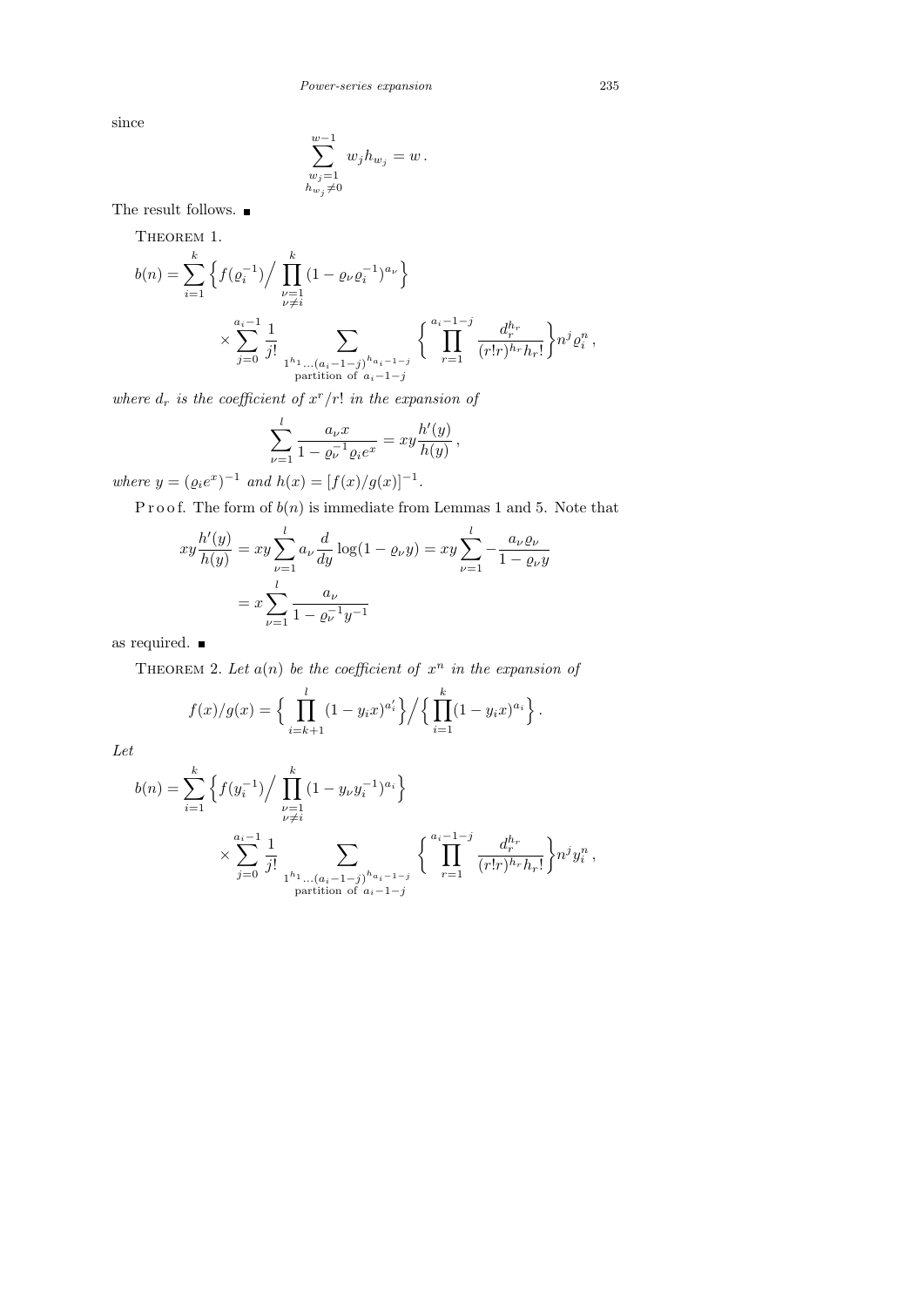with  $d_r$  the coefficient of  $x^r/r!$  in the expansion of  $\sum_{\nu=1}^l (a_\nu x/(1-y_\nu^{-1}y_i e^x)).$ Then  $a(n) = b(n)$  holds whenever the  $y_i$  are distinct and non-zero.

Proof. By Theorem 1, the result holds whenever the  $y_i$  are distinct roots of unity. Observe  $a(n)$  is the coefficient of  $x^n$  in

$$
\left\{\prod_{i=k+1}^{l} (1-y_i x)^{a_i'}\right\} \left\{\prod_{i=1}^{k} \left(\sum_{n=0}^{\infty} {n+a_i-1 \choose a_i-1} y_i^n x^n\right)\right\},\
$$

so  $a(n)$  is given by a polynomial, say  $P(y_1, \ldots, y_l)$ . For  $a \neq 1$ , let

$$
\frac{x}{1 - ae^x} = \sum_{n=1}^{\infty} c_n \frac{x^n}{n!} .
$$

Then

$$
\left\{\sum_{n=1}^{\infty} c_n \frac{x^n}{n!}\right\} \left\{ (a-1) + \sum_{n=1}^{\infty} a \frac{x^n}{n!} \right\} = -x,
$$

so

$$
\sum_{r=1}^{n-1} \frac{c_r}{r!} \frac{a}{(n-r)!} + \frac{c_n}{n!} (a-1) = 0 \quad \text{for } n > 1,
$$

and so

$$
c_n = \left\{ \sum_{r=1}^{n-1} c_r \binom{n}{r} \right\} \frac{a}{1-a} \quad \text{for } n > 1.
$$

Since  $c_1 = 1/(1-a)$ ,  $c_n$  is a rational function of a with denominator dividing  $(1-a)^n$ . Hence  $a_{\nu}x/(1-y_{\nu}^{-1}y_{i}e^x)$  has as coefficient of  $x^n$  a rational function of  $y_{\nu}^{-1}y_i$  whose denominator is non-zero when  $y_{\nu} \neq y_i$ . When  $y_{\nu} = y_i$ the coefficient is a constant. Therefore  $d_r$  is given by a rational function in  $y_1, \ldots, y_l$  whose denominator is non-zero when the  $y_i$  are distinct. The same is true of  $\prod_{\nu=1,\nu\neq i}^{k} (1-y_{\nu}y_i^{-1})^{-a_i}$ , and moreover  $f(y_i^{-1})$  is a rational function in  $y_1, \ldots, y_l$  whose denominator is non-zero when  $y_i \neq 0$ . Hence  $b(n)$ is a rational function in  $y_1, \ldots, y_l$ , say  $Q(y_1, \ldots, y_l) / R(y_1, \ldots, y_l)$ , where  $R(y_1, \ldots, y_l)$  is non-zero for  $y_i$  distinct non-zero. Therefore  $P(y_1, \ldots, y_l)$  $x \times R(y_1, \ldots, y_l) - Q(y_1, \ldots, y_l) = 0$  holds whenever  $y_1, \ldots, y_l$  are distinct roots of unity. That this holds for any distinct non-zero  $y_i$  and hence  $P(y_1, \ldots, y_l) = Q(y_1, \ldots, y_l) / R(y_1, \ldots, y_l)$  as required, now follows from Lemma 6.

LEMMA 6. Let  $F(X_1, \ldots, X_n)$  be a polynomial which vanishes whenever  $X_1, \ldots, X_n$  are distinct roots of unity. Then  $F(X_1, \ldots, X_n) \equiv 0$ .

P r o o f. The case  $n = 1$  is clear, since a non-zero polynomial in one variable has only finitely many zeros. Suppose it is true for  $1 \le n \le k - 1$ . Set  $X_1, \ldots, X_{k-1}$  equal to distinct roots of unity,  $\varrho_1, \ldots, \varrho_{k-1}$ . Then  $F(\varrho_1, \ldots, \varrho_{k-1}, X_k)$  is a polynomial in one variable with infinitely many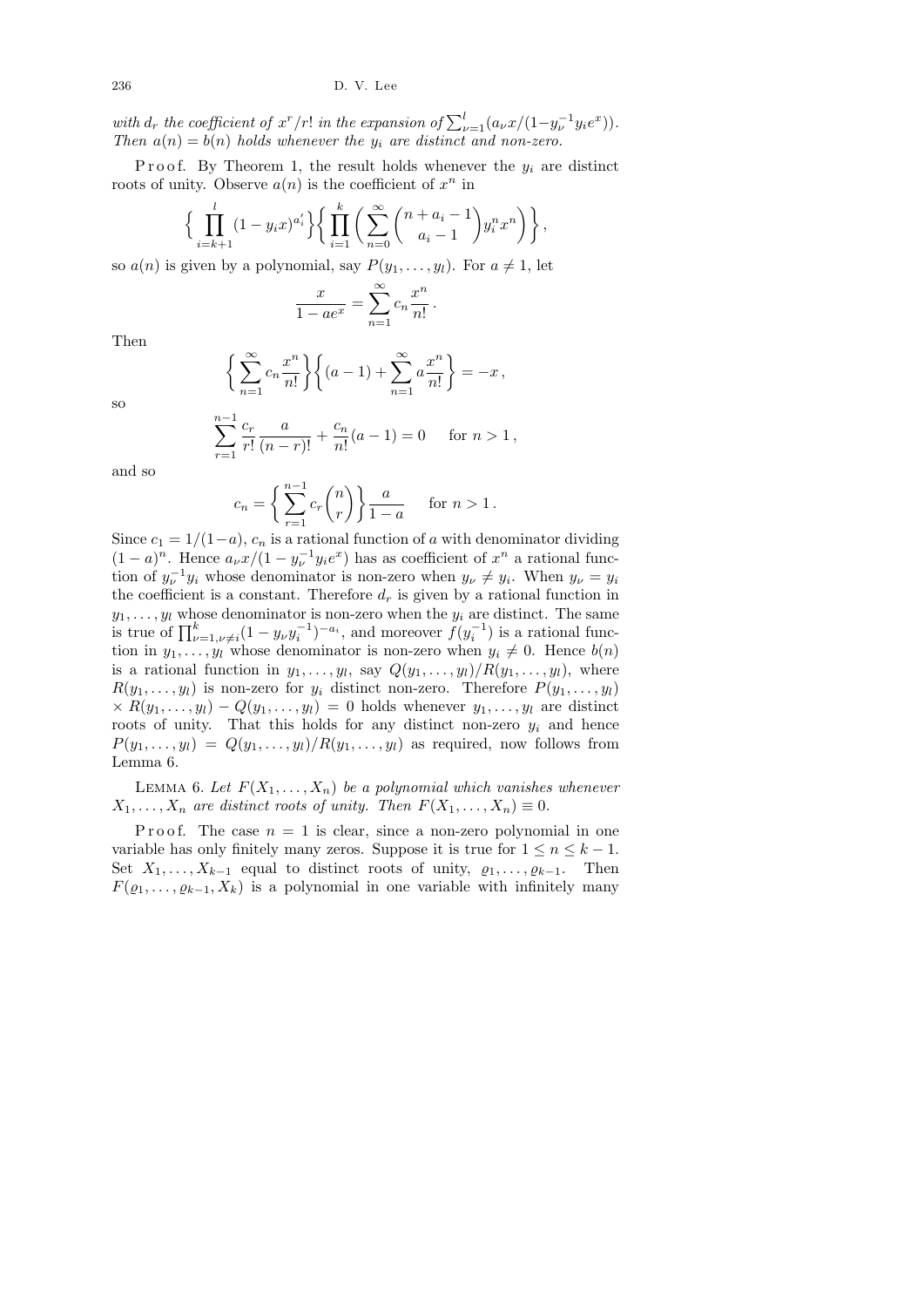Power-series expansion 237

zeros, so is identically zero. Thus the coefficient of each power of  $X_k$  is zero. But this coefficient is a polynomial in  $X_1, \ldots, X_{k-1}$  evaluated at any set of distinct roots of unity, so by the induction hypothesis this polynomial is identically zero. The result follows.  $\blacksquare$ 

An application. Let  $S$  and  $T$  be finite multisets of positive integers. Suppose  $P_S(n) - P_T(n)$  is bounded in n. Define an equivalence relation by  $S \sim T$  when this holds. We attempt to characterise this relation. By Theorem 2, we have

$$
P_S(n) = \sum_{j=0}^{k-1} a_{j,n} n^j, \quad P_T(n) = \sum_{j=0}^{l-1} b_{j,n} n^j,
$$

where  $k = |S|$ ,  $l = |T|$  and  $a_{j,n}$  depends on n mod lcm{S} and  $b_{j,n}$  depends on *n* mod lcm{T}. Let  $Z = \text{lcm}{S \cup T}$ . Then

$$
P_S(Zm + c) - P_T(Zm + c) = \sum_{j=0}^{\max(k,l)-1} (a_{j,c} - b_{j,c})(Zm + c)^j.
$$

This being bounded in m requires  $a_{j,c} = b_{j,c}$  for all  $j > 0$ . Put

$$
a_{j,n} = \sum_{\varrho} A_{\varrho,j} \varrho^n
$$
 and  $b_{j,n} = \sum_{\varrho} B_{\varrho,j} \varrho^n$ 

where the sums are over all roots of unity of degree dividing Z. Hence

$$
\sum_{\varrho} (A_{\varrho,j} - B_{\varrho,j}) \varrho^n = 0 \quad \text{for } j > 0.
$$

These equations for the  $A_{\varrho,j} - B_{\varrho,j}$  are linearly independent for  $1 \leq n \leq Z$ since the  $\varrho$  are distinct (Vandermonde determinant). Therefore  $A_{\varrho,j} = B_{\varrho,j}$ for all  $\varrho$  and for all  $j > 0$ . By Theorem 2,

$$
A_{\varrho,j} = \Big\{ \prod_{\substack{s \in S \\ d \mid s}} s \prod_{\substack{s \in S \\ d \nmid s}} (1 - \varrho^{-s}) \Big\}^{-1} \frac{1}{j!} \sum_{\substack{\text{partitions of} \\ Na(S) - 1 - j}} \prod_{r = 1}^{N_d(S) - 1 - j} \frac{d_{S,r}^{h_r}}{(r!r)^{h_r} h_r!},
$$

where  $\varrho$  is a primitive dth root of unity,  $N_d(S)$  elements of S are divisible by d, and  $d_{S,r}$  is the coefficient of  $x^r/r!$  in  $\sum_{s\in S} (sx/(1-\varrho^s e^{sx}))$ , so

(6) 
$$
d_{S,r} = \sum_{a=0}^{d-1} d_r^{(a)} \sum_{s \equiv a \pmod{d}} s^r,
$$

where  $d_r^{(a)}$  is the coefficient of  $x^r/r!$  in  $x/(1-\varrho^a e^x)$ .

THEOREM 3.  $S \sim T$  if and only if

(i)  $N_d(S) = N_d(T)$  whenever  $\max(N_d(S), N_d(T)) \geq 2$ ,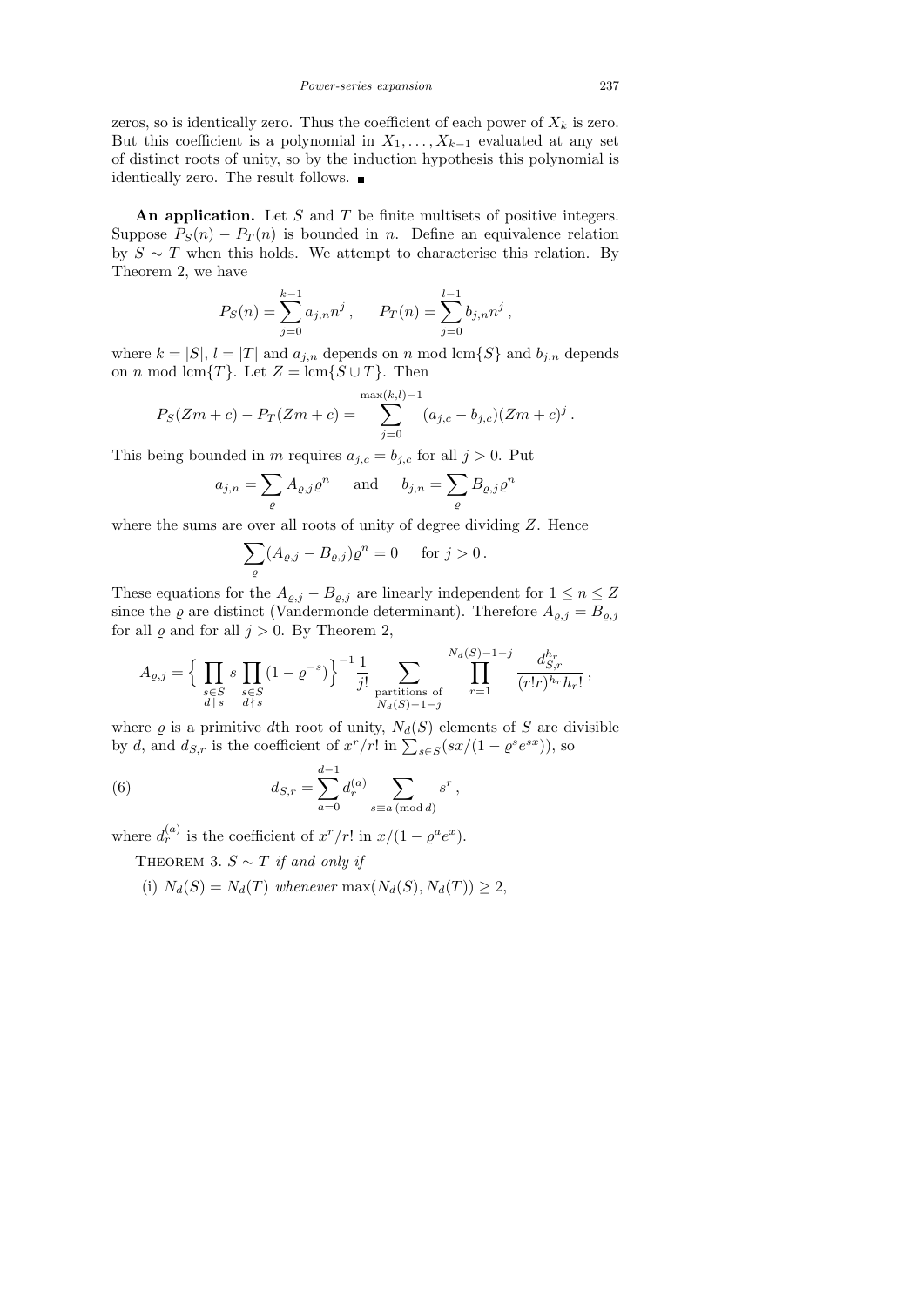(ii)  $d_{S,r} = d_{T,r}$  for all r with  $1 \leq r \leq N_d-2$  for all d with  $N_d = N_d(S)$  $N_d(T) \geq 3$ ,

(iii)  $\prod_{s \in S, d \mid s} s = \prod_{t \in T, d \mid t} t$  whenever  $N_d \geq 2$ ,

(iv)  $\prod_{s \in S, d \nmid s} (1 - \varrho^{-s}) = \prod_{t \in T, d \nmid t} (1 - \varrho^{-t})$  whenever  $N_d \geq 2$ ,  $\varrho$  a primitive d-th root of unity.

P r o o f. Suppose  $S \sim T$ . Then

$$
A_{\varrho, N_d(S)-1} = \Big\{ \prod_{\substack{s \in S \\ d \mid s}} s \prod_{\substack{s \in S \\ d \nmid s}} (1 - \varrho^{-s})(N_d(S) - 1)! \Big\}^{-1} \neq 0,
$$

where  $N_d(S) \geq 1$ , and  $A_{\varrho,j} = 0$  for  $j \geq N_d(S)$ . Moreover,

$$
B_{\varrho, N_d(T)-1} = \Big\{ \prod_{\substack{t \in T \\ d \mid t}} t \prod_{\substack{t \in T \\ d \nmid t}} (1 - \varrho^{-t})(N_d(T) - 1)! \Big\}^{-1} \neq 0 \,,
$$

where  $N_d(T) \geq 1$ , and  $B_{\varrho,j} = 0$  for  $j \geq N_d(T)$ . Hence  $N_d(S) = N_d(T)$ unless  $N_d(S) + N_d(T) = 1$ , and (i) follows. It then follows that

$$
\prod_{s,d \, | \, s} s \prod_{s,d \nmid s} (1 - \varrho^{-s}) = \prod_{t,d \, | \, t} t \prod_{t,d \nmid t} (1 - \varrho^{-t})
$$

when  $N_d \geq 2$ . Now suppose  $N_d \geq 3$  and  $1 \leq r \leq N_d - 2$ . Note

$$
A_{\varrho, N_d(S)-2} = \left\{ \prod s \prod (1 - \varrho^{-s})(N_d - 2)! \right\}^{-1} d_{S,1}
$$

and

$$
B_{\varrho, N_d(T)-2} = \left\{ \prod t \prod (1 - \varrho^{-t})(N_d - 2)! \right\}^{-1} d_{T,1},
$$

so that  $d_{S,1} = d_{T,1}$ . Suppose that  $d_{S,g} = d_{T,g}$  for all g with  $1 \le g < r$ . Then  $A_{\varrho,N_d(S)-1-r} = B_{\varrho,N_d(T)-1-r}$ 

gives

$$
\left\{ \prod s \prod (1 - \varrho^{-s})(N_d(S) - 1 - r)! \right\}^{-1} \left( \frac{d_{S,r}}{r!r} - \frac{d_{T,r}}{r!r} \right) = 0,
$$

and so by induction (ii) holds. To prove (iii) and (iv) we introduce  $N_{d,a}(S)$ , the number of elements of S such that  $(s, d) = a$ , where  $a | d$ .

Lemma 7.

$$
N_{d,a}(S) = \sum_{m \,|\, d/a} \mu(m) N_{am}(S) .
$$

P r o o f. Fix d. Let  $f(a) = N_{d,d/a}(S)$ , and  $g(a) = N_{d/a}(S)$ . Then for  $l | d,$ 

$$
\sum_{a \;|\; l} f(a) = \#\{s : d/l \;|\; (s,d)\} = N_{d/l}(S) = g(l)\,.
$$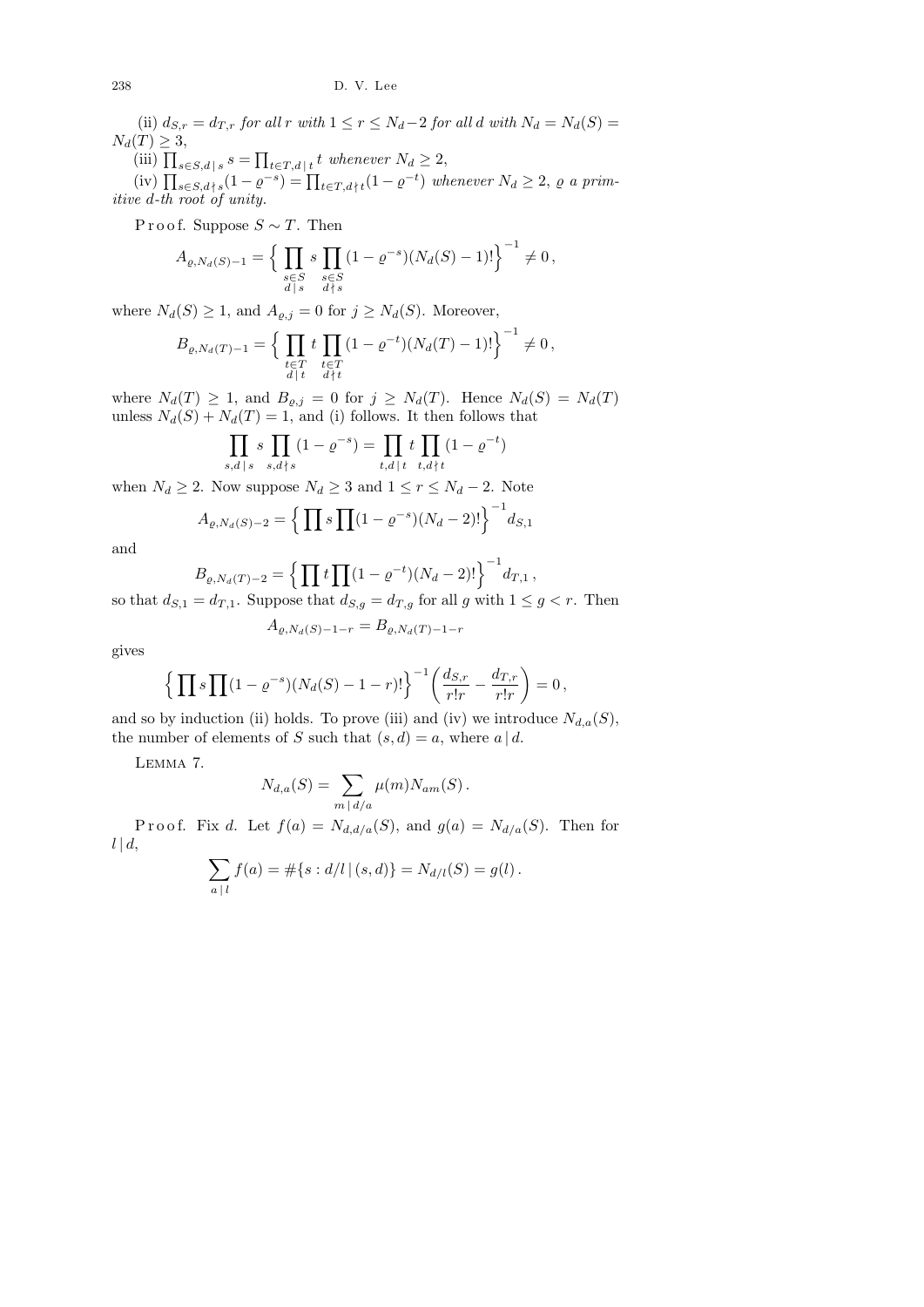Hence

$$
f\left(\frac{d}{a}\right) = \sum_{m \,|\, d/a} \mu(m)g\left(\frac{d}{am}\right)
$$

,

as required. Since  $am | d$ , we have  $N_{am}(S) \geq N_d(S)$  and hence  $N_{am}(S) \geq 2$ , whence  $N_{am}(S) = N_{am}(T)$ . Thus  $N_{d,a}(S) = N_{d,a}(T)$ . Hence

$$
\frac{\prod_{s,d\uparrow s}(1-\varrho^{-s})}{\prod_{t,d\uparrow t}(1-\varrho^{-t})} = \prod_{\substack{a\,\mid\,d\\ a
$$

where, for each  $a$ , the factor on the right-hand side has the same number of factors in the numerator as in the denominator. For fixed  $a$ , the numbers  $1-\varrho^{-s}$  and  $1-\varrho^{-t}$  are associates, and so  $\prod_{s,d\} s(1-\varrho^{-s})/\prod_{t,d\} t(1-\varrho^{-t})$ is a unit. It is also positive and rational, so it is equal to unity. Now (iii) and (iv) follow. Conversely, if  $(i)$ – $(iv)$  hold, then

$$
P_S(n) - P_T(n) = \sum_{N_d \geq 2} \left\{ \prod_{d \mid s} s \prod_{d \nmid s} (1 - \varrho^{-s}) \right\}^{-1}
$$
  

$$
\times \left( \frac{d_{S, N_d - 1}}{(N_d - 1)!(N_d - 1)} - \frac{d_{T, N_d - 1}}{(N_d - 1)!(N_d - 1)} \right) \varrho^n
$$
  

$$
+ \dots + \sum_{\substack{\varrho \\ N_d(S) = 1}} \left\{ \prod_{d \mid s} s \prod_{d \nmid s} (1 - \varrho^{-s}) \right\}^{-1} \varrho^n
$$
  

$$
- \sum_{\substack{\varrho \\ N_d(T) = 1}} \left\{ \prod_{d \mid t} t \prod_{d \nmid t} (1 - \varrho^{-t}) \right\}^{-1} \varrho^n,
$$

which is periodic in *n* with period  $Z$ .

The condition  $\prod (1 - \varrho^{-s}) = \prod (1 - \varrho^{-t})$ . Let  $\sigma_a = \sigma_a^{(0)}(d) = \#\{s \in \varrho_a\}$  $S: s \in a \pmod{d}$  –  $\#\{t \in T : t \in a \pmod{d}\}$ , and let  $S_0 = \{s \in S : d \nmid s\}.$ 

LEMMA 8. The conditions of (iv) in association with condition (i) and  $N_{d,a}(S) = N_{d,a}(T)$  hold if

(a)  $\sigma_a + \sigma_{d-a} = 0$  for all a,

(b)  $\sum_{a=1}^{\lfloor d/2 \rfloor} \sigma_a$  is even and  $\sum_{a=1}^{\lfloor d/2 \rfloor} a \sigma_a \equiv 0 \pmod{d}$ 

for all d with  $N_d \geq 2$ .

P r o o f.

$$
\frac{\prod_{s \in S_0} (1 - \varrho^{-s})}{\prod_{t \in T_0} (1 - \varrho^{-t})} = \prod_{a=1}^{d-1} (1 - \varrho^{-a})^{\sigma_a} = \prod_{a=1}^{[d/2]} \left\{ \frac{1 - \varrho^{-a}}{1 - \varrho^{a}} \right\}^{\sigma_a},
$$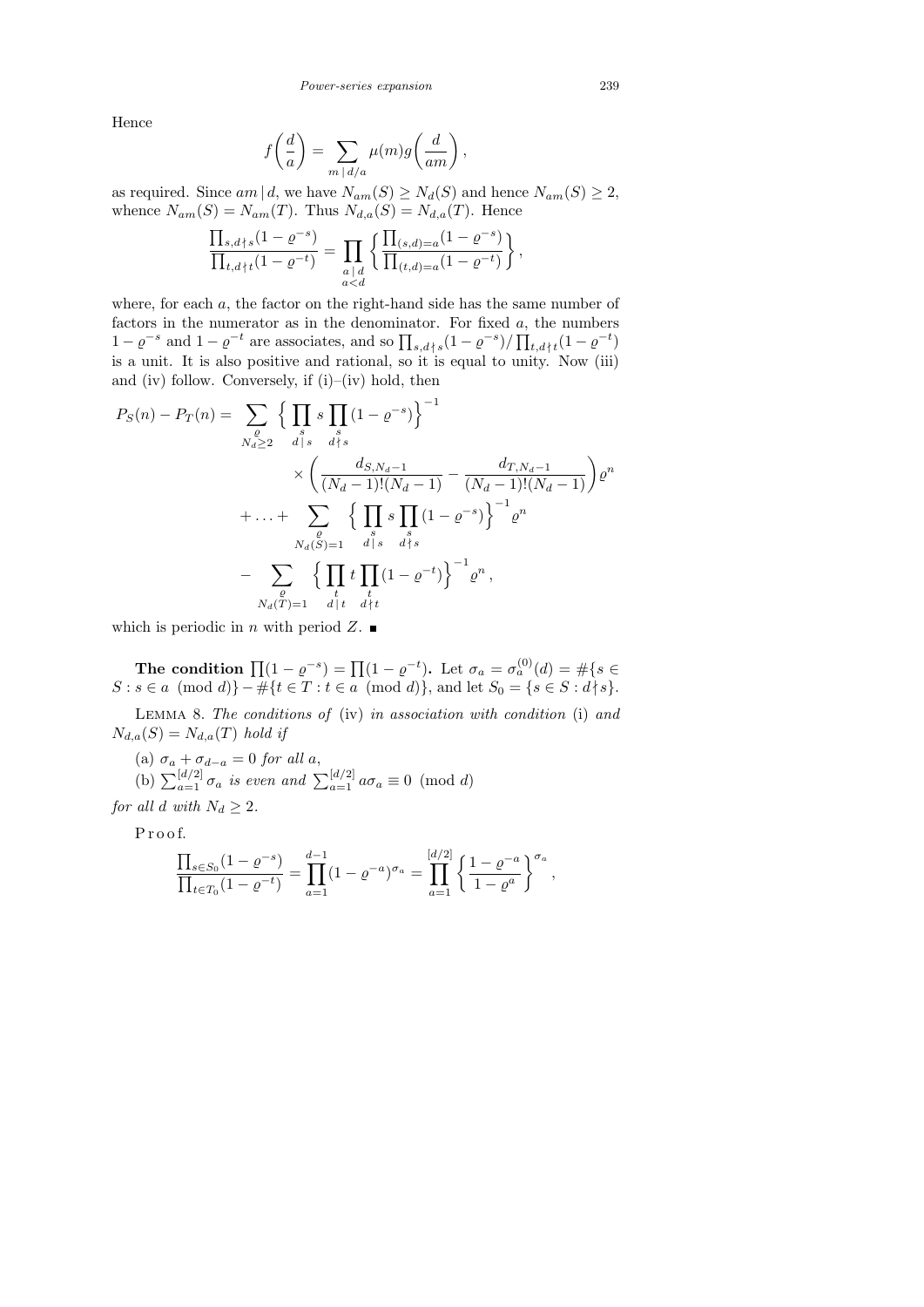by (a). Hence

$$
\frac{\prod_{s \in S_0} (1 - \varrho^{-s})}{\prod_{t \in T_0} (1 - \varrho^{-t})} = \prod_{a=1}^{[d/2]} (-\varrho^{-a})^{\sigma_a} = 1. \blacksquare
$$

CONJECTURE 1. The conditions of this lemma are necessary.

We observe that, given (a), we cannot have d even,  $\sum_{a=1}^{d/2} a \sigma_a \equiv d/2$ (mod d) and  $\sum_{a=1}^{d/2} \sigma_a$  odd by showing that these conditions are inconsistent with  $\frac{1}{2}d | \sum_{a=1}^{\lfloor d/4 \rfloor} a \sigma_a(d/2)$  and  $\sum_{a=1}^{\lfloor d/4 \rfloor} \sigma_a(d/2)$  even. The required result then follows by induction. We have

$$
\sum_{a=1}^{[d/4]} \sigma_a(d/2) = \sum_{a=1}^{[d/4]} \{ \sigma_a(d) + \sigma_{a+d/2}(d) \}
$$
  
= 
$$
\sum_{a=1}^{[d/4]} \{ \sigma_a(d) - \sigma_{d/2-a}(d) \} \equiv \sum_{\substack{a=1 \ a \neq d/4}}^{d/2} \sigma_a(d) \pmod{2}.
$$

This is a contradiction unless  $4 \mid d$ , in which case  $\sigma_{d/4}(d)$  is odd. If  $4 \mid d$ , then

$$
0 \equiv \sum_{a=1}^{d/4-1} a \{ \sigma_a(d) - \sigma_{d/2-a}(d) \} \equiv \sum_{\substack{a=1 \\ a \neq d/4}}^{d/2-1} a \sigma_a(d) \pmod{d/2},
$$

and hence  $\frac{1}{2}d\left|\frac{1}{4}\right|$  $\frac{1}{4}d\sigma_{d/4}(d)$ , which is a contradiction. Thus (b) is necessary given (a).

If we let  $\tau_a = \sigma_a + \sigma_{d-a}$ , then expressing condition (iv) for d', d'|d, in terms of fundamental units for  $\mathbb{Z}[{\varrho}^{d/d}]$  gives  $\frac{1}{2}\phi(d')-1$  homogeneous linear equations in the  $\tau_a$  when  $d' \neq 1, 2$ . Further such equations follow from  $N_{d,a}(S) = N_{d,a}(T)$  for each  $a \mid d, a < d$ . The total number of equations is  $[d/2]$ , so Conjecture 1 is equivalent to the independence of these equations. The conjecture can be proved by this method when  $d$  is a prime power, owing to the relatively simple nature of the fundamental units in this case.

The condition  $d_{S,r} = d_{T,r}$ . We attempt to simplify the condition (ii). Let

$$
d_r^{(a)} = f_r(\varrho^a)
$$
 and  $\sigma_a = \sigma_a^{(r)} = \sum_{s \equiv a \pmod{d}} s^r - \sum_{t \equiv a \pmod{d}} t^r$ ,

so by (6) condition (ii) says

$$
\sum_{a=0}^{d-1} f_r(\varrho^a) \sigma_a = 0,
$$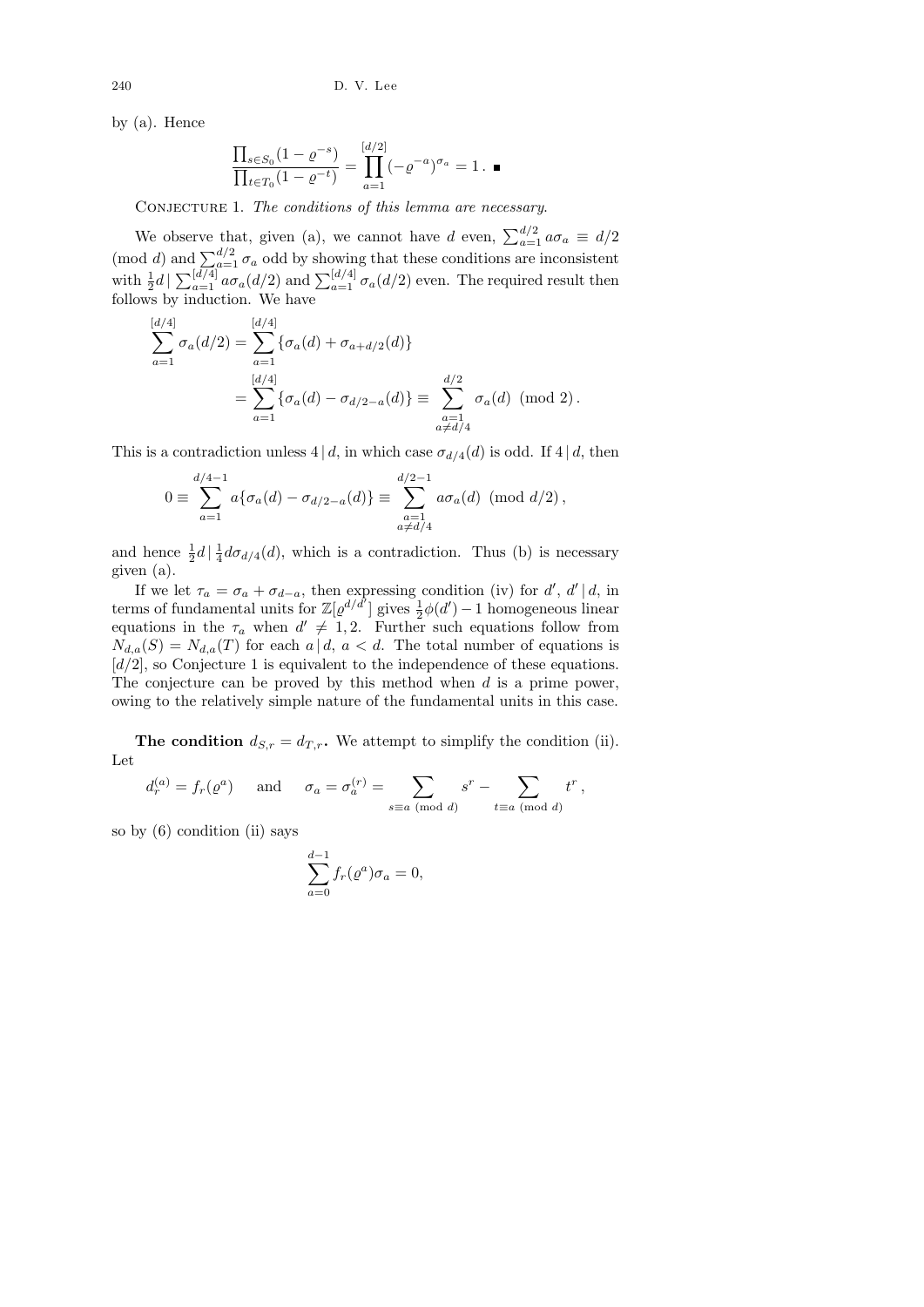for  $\varrho$  a primitive dth root of unity. However, since  $N_l \geq N_d$ , a similar equation holds for  $\varrho$  a primitive lth root of unity, where  $l | d$ , namely

$$
\sum_{b=0}^{l-1} f_r(\varrho^b) \sum_{\substack{a=0 \ a \equiv b \pmod{l}}}^{d-1} \sigma_a = 0,
$$

which is to say

(7) 
$$
\sum_{a=0}^{d-1} f_r(\varrho^a) \sigma_a = 0.
$$

Hence this equation holds for all  $\varrho$  such that  $\varrho^d = 1$ .

LEMMA 9. Let 
$$
h_r(\mu) = f_r(\mu) - f_r(1)
$$
. Then

(8) 
$$
h_r(\mu) = (-1)^r h_r(\mu^{-1}).
$$

Proof. It suffices to show

$$
\frac{x}{1-\mu e^x} - \frac{x}{1-e^x} = \frac{-x}{1-\mu^{-1}e^{-x}} - \frac{-x}{1-e^{-x}},
$$

which is easily verified. Actually,  $f_r(\mu) = (-1)^r f_r(\mu^{-1})$  for  $r > 1$ .

COROLLARY. The equations  $(7)$  hold if

(9) 
$$
\sigma_a + (-1)^r \sigma_{d-a} = 0
$$

for all a, and also  $\sum_{a=0}^{d-1} \sigma_a = 0$  when  $r = 1$ .

P r o o f. Equation (7) with  $\rho = 1$  is vacuous if  $f_r(1) = 0$ , and is equivalent to  $\sum_{a=0}^{d-1} \sigma_a = 0$  if  $f_r(1) \neq 0$ . Now  $f_r(1) \neq 0$  if and only if  $r = 1$  or r is even, by the well-known property of Bernoulli numbers. If  $r$  is even, (9) gives

$$
\sum_{a=0}^{d-1} \sigma_a = \frac{1}{2} \sum_{a=0}^{d-1} (\sigma_a + \sigma_{d-a}) = 0
$$

as required. Subtracting equation (7) with  $\rho = 1$  from equation (7) with  $\rho = \mu \neq 1, \mu^d = 1$ , yields

$$
\sum_{a=0}^{d-1} [f_r(\mu^a) - f_r(1)]\sigma_a = 0,
$$
  

$$
\sum_{a=0}^{d-1} h_{\mu}(u^a)\sigma_a = 0
$$

or

$$
\sum_{a=0}^{d-1} h_r(\mu^a) \sigma_a = 0.
$$

Hence, by (8), equations (9) give a solution.

CONJECTURE 2. The equations (9) are necessary.

Alternatively, the matrix  $(h_r(\mu^{ij}))_{1 \leq i < d/2}$  $1 \leq j \leq d/2$ , r odd, or  $(h_r(\mu^{ij}))_{1 \leq i \leq d/2}$  $1\leq j\leq d/2$ , r even, is non-singular, where  $\mu$  is a primitive dth root of unity.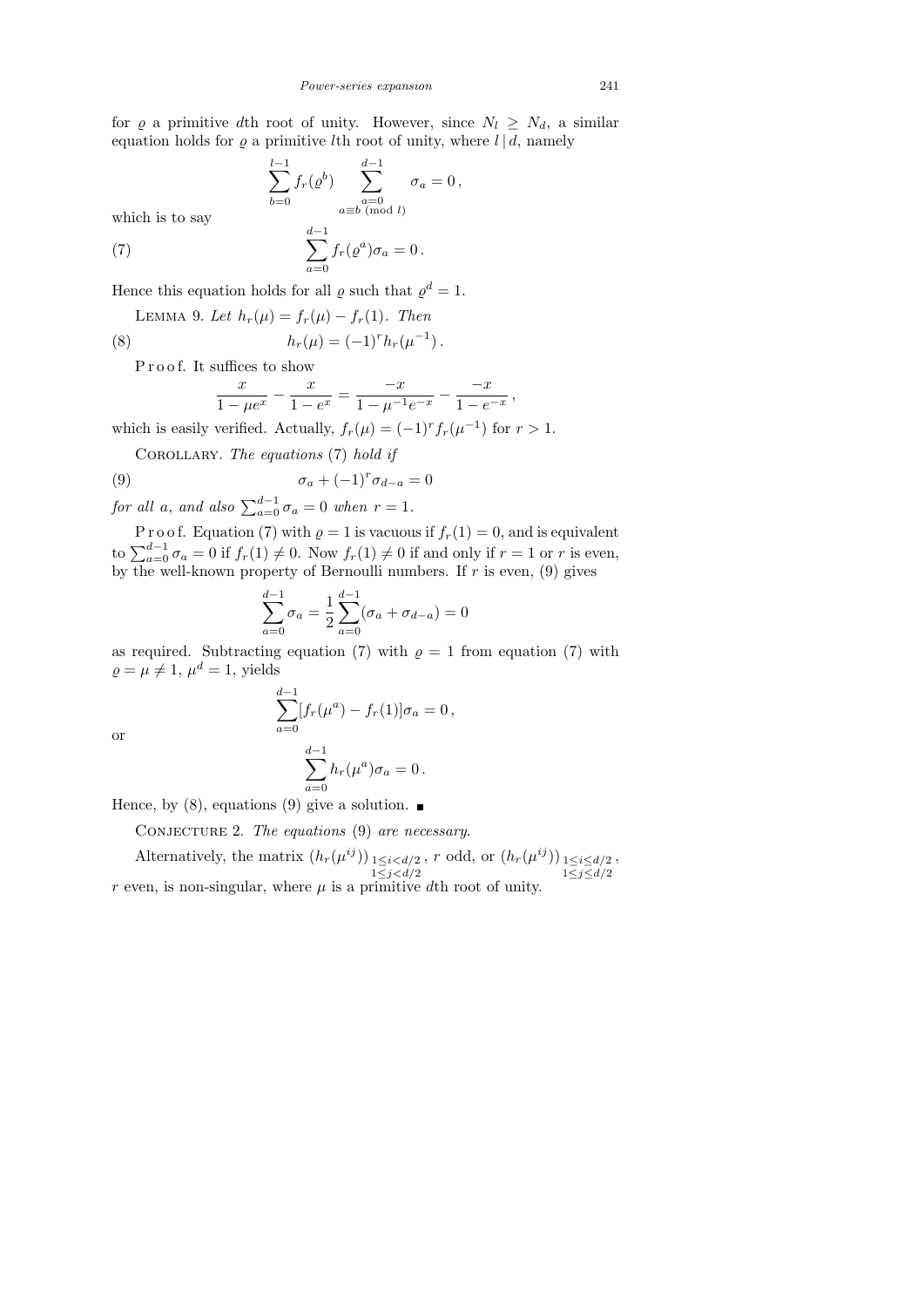Instead of the bounds on i given, we could take  $i \in I$ , where I consists of  $[(d-1)/2]$  of the non-zero residues modulo d such that  $I \cap -I = \emptyset$ , unless r is even and d is even, in which case I should be replaced by  $I \cup \{d/2\}$ .

The following two lemmas give some properties of  $f_r(\mu)$  useful for computation.

Lemma 10.

$$
\sum_{\mu,\mu^d=1} f_r(\mu) = d^r f_r(1),
$$

and hence

(10) 
$$
\sum_{\substack{\mu \text{ primitive } d^{\text{th}} \\ \text{root of } 1}} f_r(\mu) = \sum_{m \mid d} \mu(d/m) m^r f_r(1) = d^r \prod_{p \mid d} (1 - p^{-r}) f_r(1).
$$

Proof. This follows from

$$
\sum_{\mu,\mu^d=1} \frac{x}{1-\mu e^x} = \frac{dx}{1-e^{dx}},
$$

a consequence of the formula for  $d_r$  in Theorem 2.

Lemma 11.

$$
f_r(\mu) = \sum_{k=0}^{r-1} \sum_{h=0}^{k} r \binom{r}{k-h} (-1)^{k-h} h^{r-1} \mu^k / (1-\mu)^r
$$

for  $\mu \neq 1$ .

(Corollary:  $f_r(1) = \sum_{k=0}^{r-1} \sum_{h=0}^{k} r {r \choose k-1}$  $\binom{r}{k-h}(-1)^h h^{r-1}/2^r (2^r-1)$  by (10) with  $d = 2.$ 

Proof. We have

$$
f_r(\mu) = \sum_{m=1}^{r-1} f_m(\mu) {r \choose m} \frac{\mu}{1-\mu}
$$
 and  $f_1(\mu) = \frac{1}{1-\mu}$ .

It follows easily by induction that there exist constants  $a_{r,k}$  such that

(11) 
$$
f_r(\mu) = \sum_{k=1}^{r-1} a_{r,k} \mu^k / (1 - \mu)^r.
$$

By (11),

$$
\frac{\sum_{k=0}^{r-1} a_{r,k} \mu^k}{(1-\mu)^r} = \sum_{m=1}^{r-1} \sum_{j=0}^{m-1} a_{m,j} \frac{\mu^j}{(1-\mu)^r} {r \choose m} \frac{\mu}{1-\mu}
$$
  
= 
$$
\sum_{m=1}^{r-1} \sum_{j=0}^{m-1} a_{m,j} {r \choose m} \sum_{l=0}^{r-m-1} {r-m-1 \choose l} (-1)^l \mu^{j+l+1} / (1-\mu)^r
$$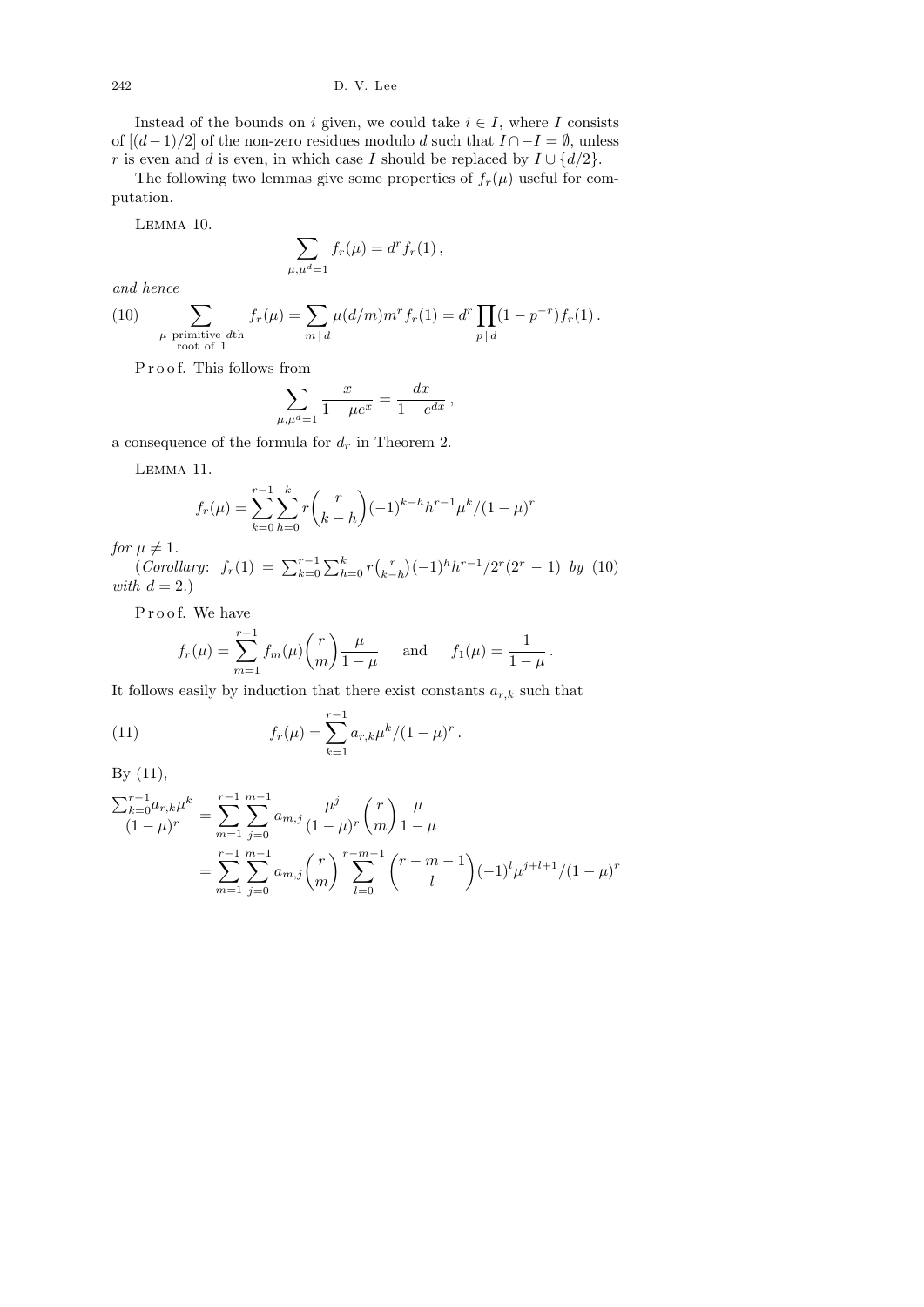$$
= \sum_{m=1}^{r-1} \sum_{k=1}^{r-1} \sum_{j=0}^{k-1} a_{m,j} {r \choose m} {r-1-m \choose k-1-j} (-1)^{k-j-1} \mu^k / (1-\mu)^r.
$$

Hence

$$
a_{r,k} = \sum_{m=1}^{r-1} \sum_{j=0}^{k-1} (-1)^{k-j-1} {r-1-m \choose k-1-j} {r \choose m} a_{m,j} \text{ and } a_{1,0} = 1.
$$

We show by induction on  $r$  that

$$
a_{r,k} = \sum_{h=0}^{k} r \binom{r}{k-h} (-1)^{k-h} h^{r-1}.
$$

This satisfies  $a_{1,0} = 1$ . Suppose it is correct for all m with  $1 \le m \le r - 1$ . Then

$$
a_{r,k} = \sum_{m=1}^{r-1} \sum_{j=0}^{k-1} (-1)^{k-j-1} {r-1-m \choose k-1-j} {r \choose m} a_{m,j}
$$
  
\n
$$
= \sum_{m=1}^{r-1} \sum_{j=0}^{k-1} (-1)^{k-j-1} {r-1-m \choose k-1-j} {r \choose m} \sum_{h=0}^{j} m {m \choose j-h} (-1)^{j-h} h^{m-1}
$$
  
\n
$$
= \sum_{h=0}^{k-1} \sum_{m=1}^{r-1} \sum_{j=h}^{k-1} (-1)^{k-h-1} {r-1-m \choose k-1-j} {m \choose j-h} {r \choose m} m h^{m-1}
$$
  
\n
$$
= \sum_{h=0}^{k-1} \sum_{m=1}^{r-1} (-1)^{k-h-1} {r-1 \choose k-1-h} {r \choose m} m h^{m-1},
$$

since  $\sum_j \binom{r-1-m}{k-1-j}$  $\sum_{k=1-j}^{r-1-m}$  ( $\binom{m}{j-h}$ ) is the coefficient of  $x^{k-1-h}$  in  $(1+x)^{r-1-m}(1+x)^m$ . Now

$$
\sum_{m=1}^{r-1} {r \choose m} mh^{m-1} = \frac{d}{dh} \sum_{m=1}^{r-1} {r \choose m} h^m
$$
  
= 
$$
\frac{d}{dh} [(h+1)^r - h^r] = r[(h+1)^{r-1} - h^{r-1}],
$$

so

$$
a_{r,k} = \sum_{h=0}^{k-1} (-1)^{k-1-h} {r-1 \choose k-1-h} r[(h+1)^{r-1} - h^{r-1}]
$$
  
= 
$$
\sum_{h=0}^{k} (-1)^{k-h} r \left[ {r-1 \choose k-1-h} + {r-1 \choose k-h} \right] h^{r-1}
$$
  
= 
$$
\sum_{h=0}^{k} (-1)^{k-h} r {r \choose k-h} h^{r-1},
$$

as required.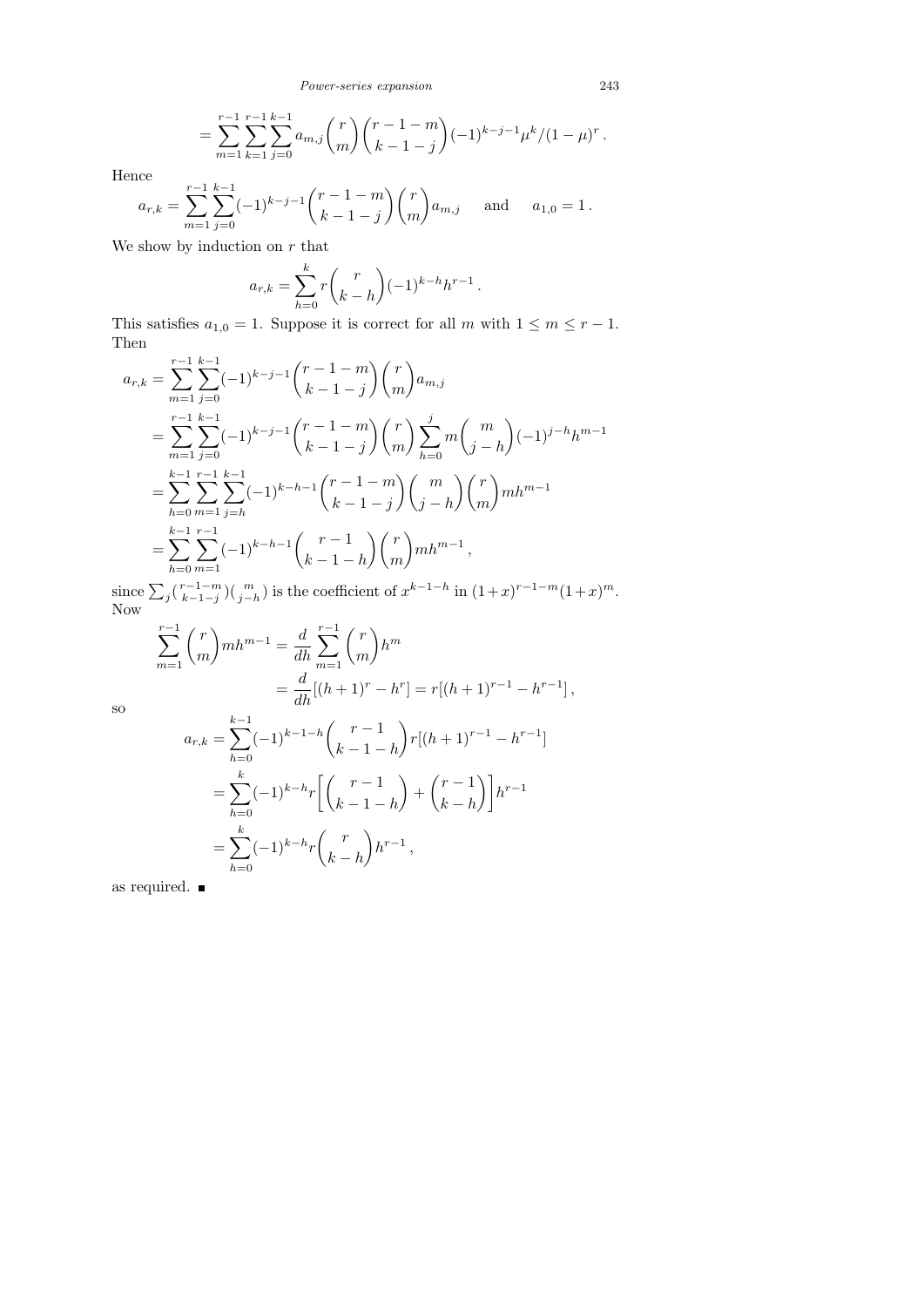Note that it follows from (8) and  $f_r(1) = 0$  for odd  $r > 1$  that  $a_{r,k} =$  $a_{r,r-k}$ . If  $g_r(\mu) = (1 - \mu)^r f_r(\mu)$ , then

$$
g_r(\mu) = (1 - \mu)^{r-1-m} {r \choose m} \mu g_m(\mu),
$$

so that  $g_r(1) = rg_{r-1}(1)$  and hence  $g_r(1) = r!$ . Thus we see that  $\sum_{k=0}^{r-1} a_{r,k}$  $= r!$ .

The following is a generalisation of Lemma 10.

Lemma 12.

$$
c_l := \sum_{\substack{\mu \\ \mu^d = 1}} \mu^{-l} f_r(\mu) = \sum_{j=0}^r \binom{r}{j} f_j(1) d^j l^{r-j}
$$

for  $1 \leq l \leq d-1$ . Also  $c_l = (-1)^r c_{d-l}$  for  $1 \leq l \leq d-1$ , and

$$
f_r(\mu) = \frac{1}{d} \{c_0 + \mu c_1 + \ldots + \mu^{d-1} c_{d-1}\}.
$$

Proof. This is a consequence of

$$
\sum_{\substack{\mu \\ \mu^d = 1}} \mu^{-l} \frac{x}{1 - \mu e^x} = \frac{dx e^{lx}}{1 - e^{dx}} \quad \text{for } 0 \le l \le d - 1. \blacksquare
$$

For  $\mu \neq 1$ , the denominator of  $f_r(\mu)$  divides  $(1 - \mu)^r$ . For  $r > 1$ , odd,  $f_r(1) = 0$ , so if p, prime, divides the denominator of  $c_l$  then p | d. The denominator of  $f_j(1)$  is square-free for all j and  $f_0(1) = -1$ ,  $f_1(1) = 1/2$ , so  $c_l$  is an integer congruent to

$$
-l^r \bmod \begin{cases} \frac{1}{2}d, & 2 \mid d, \\ d, & 2 \nmid d. \end{cases}
$$

Note that the congruence is also valid for r even and  $r = 1$ , although  $c_l$  may not be an integer.

We may also note that  $f_r(\mu)$  is the analytic continuation of the power series  $r \sum_{l=0}^{\infty} l^{r-1} \mu^l$  convergent for  $|\mu| < 1$ . To see this, observe that

$$
\sum_{r} \frac{f_r(\mu)}{r!} x^r = x \sum_{m=0}^{\infty} (\mu e^x)^m = x \sum_{m=0}^{\infty} \sum_{j=0}^{\infty} \mu^m \frac{(mx)^j}{j!}
$$

for  $|\mu e^x|$  < 1, and equate coefficients. It follows immediately from this comment that, for example,

$$
\sum_{\varrho, \varrho^d=1} f_r(\varrho \mu) = d^r f_r(\mu^d).
$$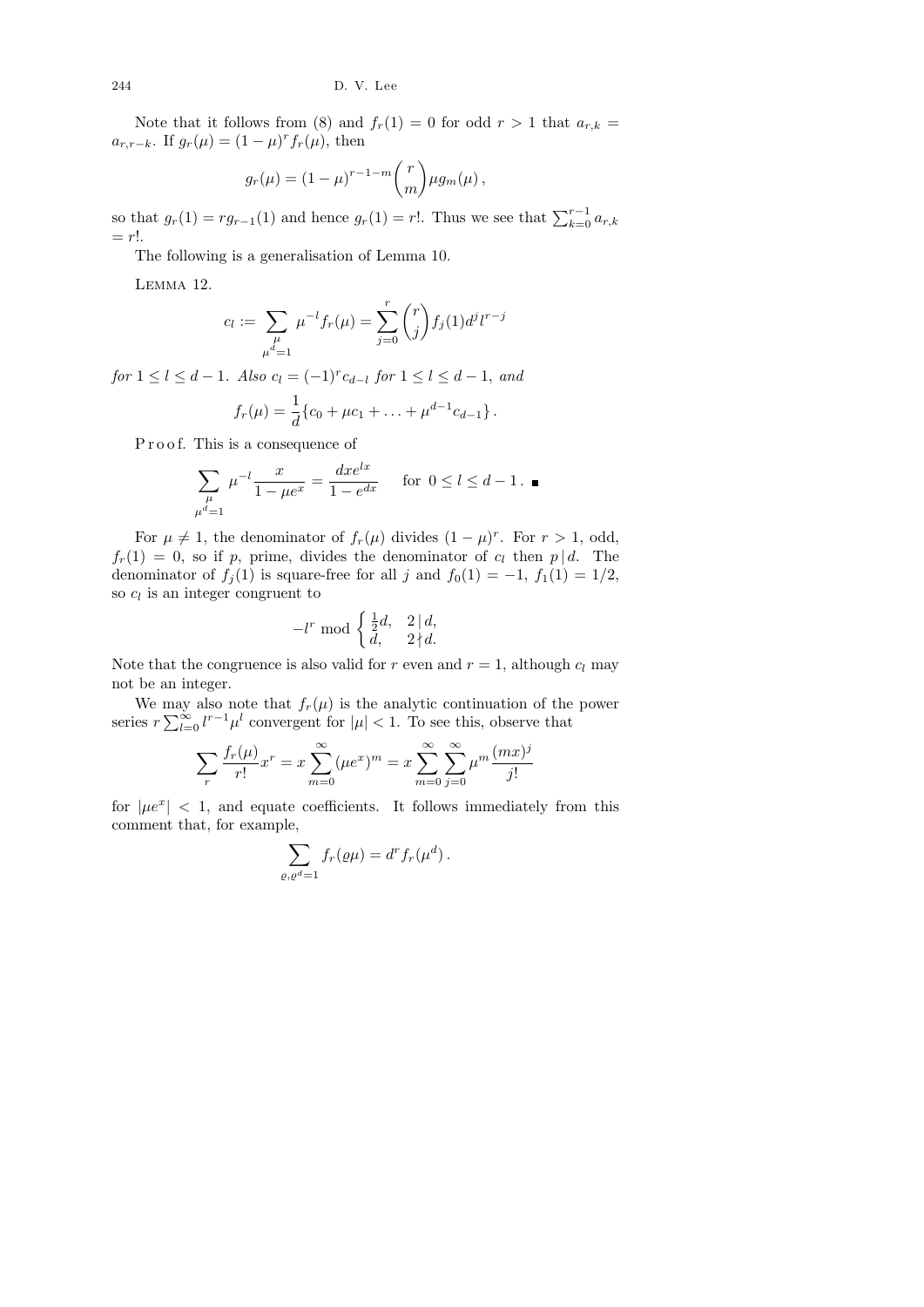## The conjecture for small  $d$

 $d = 1$ : Nothing to prove.

 $d = 2$ : Something to prove when r is even. The conjecture holds if and only if  $h_r(-1) \neq 0$  for r even, but by (10)  $h_r(-1) = (2^r - 2)f_r(1) \neq 0$  as required.

 $d = 3$ : We need  $h_r(\rho) \neq 0, \ \rho^2 + \rho + 1 = 0$ . We have  $h_r(\rho) + h_r(\rho^2) =$  $(3<sup>r</sup> - 3) f_r(1)$  and  $h_r(\varrho) = (-1)<sup>r</sup> h_r(\varrho^2)$ , so for r even  $h_r(\varrho) = \frac{1}{2}(3<sup>r</sup> - 3) f_r(1)$  $\neq$  0. For  $r > 1$ , odd,  $\varrho^2 f_r(\varrho) + \varrho f_r(\varrho^2) \equiv -1 \pmod{3}$  by Lemma 12, so  $h_r(\varrho) = f_r(\varrho) \neq 0$ . For  $r = 1$ , we have  $h_1(\varrho) = (1 - \varrho)^{-1} - \frac{1}{2}$  $\frac{1}{2} \neq 0.$ 

 $d = 4$ : We require  $h_r(i) \neq 0$  when r is odd, and  $\overline{\phantom{a}}$ 

 $\Big\}$  $\bigg\}$  $\begin{array}{c} \end{array}$ 

$$
\begin{vmatrix} h_r(i) & h_r(-1) \\ h_r(-1) & h_r(1) \end{vmatrix} \neq 0
$$

when r is even. For r even we require  $h_r(-1) \neq 0$ , since  $h_r(1) = 0$ , and this holds as for  $d = 2$ . For  $r > 1$  odd,

 $-if_r(i)+if_r(-i)-f_r(-1)+f_r(1) \equiv -1 \pmod{2}$  and  $f_r(1) = f_r(-1) = 0$ ,

so  $h_r(i) = f_r(i) \neq 0$ . Also  $h_1(i) \neq 0$ .

d = 5: We require  $h_r(\varrho)h_r(\varrho^4) - h_r(\varrho^2)^2 \neq 0$ , or equivalently  $(-1)^r h_r(\varrho)^2$  $-h_r(\varrho^2)^2 \neq 0$ . Suppose this is not so. Let  $z_i = h_r(\varrho^i)$ . For  $r > 1$ , odd, we have  $z_1 = \pm i z_2$ , and so  $z_1 = z_2 = z_3 = z_4 = 0$ , since  $i \notin \mathbb{Q}(\varrho)$ . However,  $\sum_{i=1}^{4} \mu^{-i} z_i \equiv -1 \pmod{5}$ , so we have a contradiction. For r even we have  $z_1 = \pm z_2$ . If  $z_1 = -z_2$  then  $f_r(\varrho) + f_r(\varrho^2) = 2f_r(1)$ , and hence  $c_0 = 5f_r(1)$ . But  $c_0 = 5<sup>r</sup> f_r(1)$  and  $f_r(1) \neq 0$ , which is a contradiction. If  $z_1 = z_2$ , then  $c_1 = c_2 = c_3 = c_4$ , so

$$
z_1 = \frac{1}{5}(c_0 - c_1) = -\frac{1}{5}\sum_{j=0}^{r-1} {r \choose j} f_j(1)5^j = -\frac{1}{5}\sum_{j=1}^{r-1} {r \choose j} f_j(1)(5^j - 1)
$$

since  $\sum_{j=0}^{r-1} {r \choose j}$  $f_j^r$  $f_j(1) = 0$ . By (10), we have  $z_1 = \frac{1}{4}$  $\frac{1}{4}(5^r-1)f_r(1)$ . We shall show that these two formulae for  $z_1$  are incompatible. Suppose  $2^k || r$ . If  $2^l || j$ , then  $2^{k-\min(k,l)} || \binom{r}{i}$  $j^{(r)}$  and  $2^{l+2} \|(5^j-1)$ . Hence the numerator of  $\binom{r}{i}$  $f_j^r$  $f_j(1)(5^j-1)$  is divisible by  $2^{k-l-1+l+2} = 2^{k+1}$ . Hence  $\frac{1}{4}(5^r-1)f_r(1)$  has numerator divisible by  $2^{k+1}$ , and so  $2^{k+4}$   $(5^r - 1)$ , whence  $2^{k+2}$  | r, contradicting  $2^k$  ||r.

The case  $r = 1$  and  $d = p$ , an odd prime. For  $\mu^p = 1$ ,  $\mu \neq 1$ , we have

$$
2h_1(\mu) = \frac{1+\mu}{1-\mu}
$$

.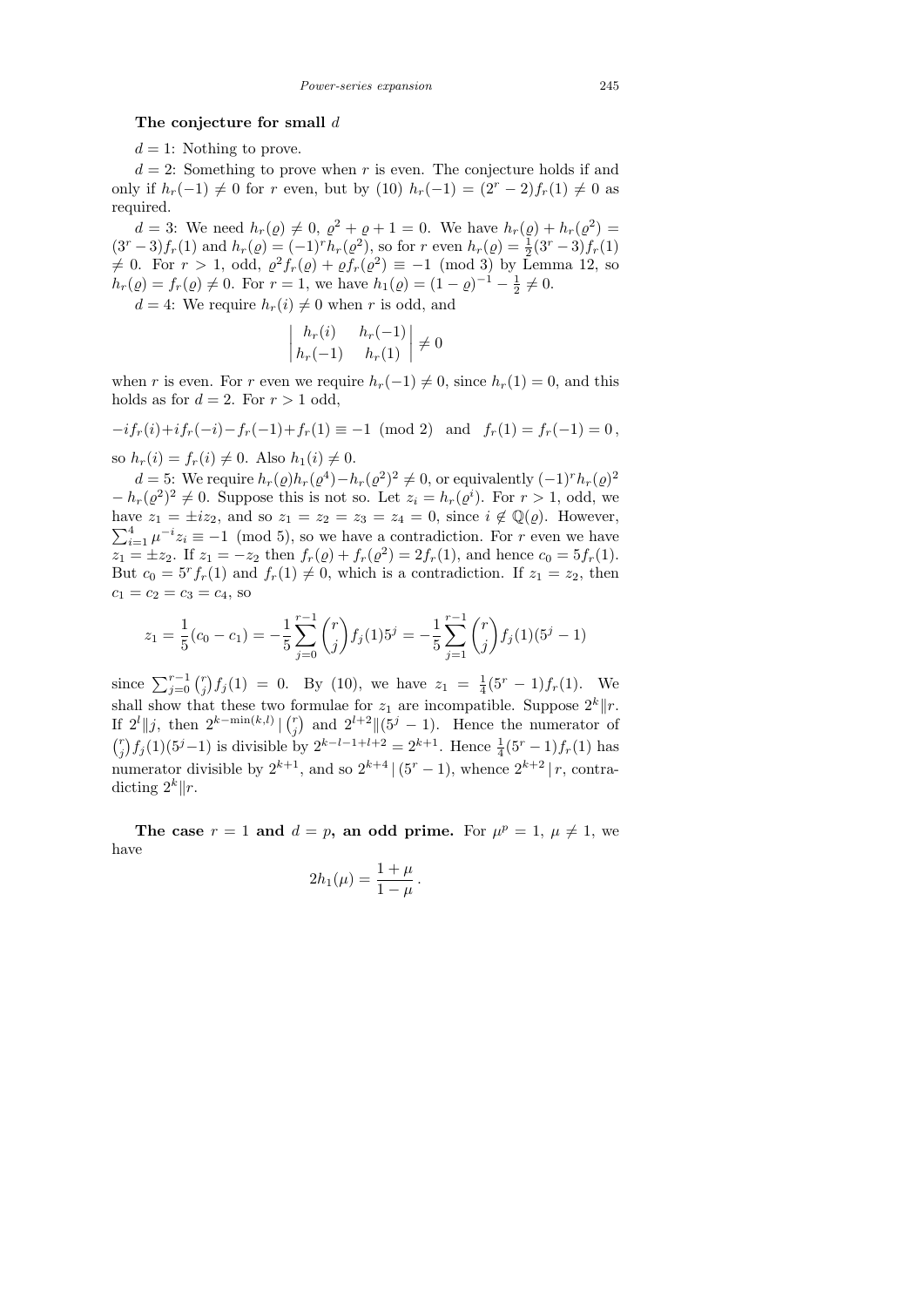Hence

$$
\sum_{a=1}^{p-1} \frac{1+\mu^a}{1-\mu^a} \sigma_a = 0 \, .
$$

Using (8), write this as

$$
\sum_{\substack{a=1 \ 1 \le a^* \le (p-1)/2}}^{p-1} \frac{1+\mu^a}{1-\mu^a} (\sigma_a - \sigma_{p-a}) = 0,
$$

where  $a^*$  is the least positive integer such that  $aa^* \equiv 1 \pmod{p}$ . We derive a condition equivalent to the condition that the numbers  $(1 + \mu^a)/(1 - \mu^a)$ are linearly independent, which in turn is equivalent to the conjecture. Now

(12) 
$$
(1 - \mu) \frac{1 + \mu^{a}}{1 - \mu^{a}} = (1 + \mu^{a})(1 + \mu^{a} + \mu^{2a} + \dots + \mu^{(a^{*}-1)a})
$$

$$
= 1 + 2\mu^{a} + 2\mu^{2a} + \dots + 2\mu^{(a^{*}-1)a} + \mu.
$$

Reduce the exponents in (12) modulo p and replace  $\mu^{p-1}$  by  $-(\mu^{p-2})$  $+\mu^{p-3}+\ldots+1$ ). The coefficient of  $\mu^0$  (and of  $\mu^1$ ) is now  $+1$  or  $-1$ according as there does not exist or there exists  $r, 1 \leq r \leq a^* - 1$ , such that  $ra \equiv -1 \pmod{p}$ . This condition on r means  $p - a^* \leq a^* - 1$ , so  $a^* \geq \frac{1}{2}$  $\frac{1}{2}(p+1)$ . Hence the coefficient of  $\mu^0$  (and of  $\mu^1$ ) is 1. The coefficient of  $\mu^m, 2 \leq m \leq p-2$ , has a contribution  $+2$  if there exists  $r, 1 \leq r \leq a^* - 1$ , such that  $ar \equiv m \pmod{p}$  and is zero otherwise (since  $a^* \leq \frac{1}{2}$ )  $rac{1}{2}(p-1)$ ). This condition on r is equivalent to  $[m a^*]_p \le a^* - 1$ , where  $[k]_p$  means the least non-negative residue of  $k \pmod{p}$ . Note that this condition is always false when  $m = 2$ , since

$$
[2a^*]_p \le a^* - 1 \Leftrightarrow a^* \ge \frac{1}{2}(p+1).
$$

Note also that  $[ma^*]_p + [(p+1-m)a^*]_p \equiv a^* \pmod{p}$  and so  $[ma^*]_p \le a^* - 1$ if and only if  $[(p+1-m)a^*]_p \le a^* - 1$ . Therefore we need consider only  $3\leq m\leq \frac{1}{2}$  $\frac{1}{2}(p+1)$  and  $m = 0$ .

When  $a^* = 1$  the coefficient is non-zero when  $m = 0$  and zero for  $3 \leq$  $m \leq \frac{1}{2}(p+1)$ , and when  $a^* = 2$  the coefficient is non-zero only when  $m = \frac{1}{2}$  $\frac{1}{2}(p+1)$ . Hence the  $\frac{1}{2}(p-1)$  equations obtained by varying m are linearly independent if and only if the  $\frac{1}{2}(p-5)$  equations corresponding to  $3\leq m\leq \frac{1}{2}$  $\frac{1}{2}(p-1)$  are linearly independent. Halving the matrix of coefficients for these equations gives the following theorem.

THEOREM 4. The conjecture with  $r = 1$  and  $d = p$ , an odd prime, holds if and only if the matrix

$$
(a_{ij})_{\substack{3 \le i \le (p-1)/2 \\ 3 \le j \le (p-1)/2}} \quad where \ a_{ij} = \begin{cases} 1 & when \ [ij]_p \le i-1, \\ 0 & otherwise, \end{cases}
$$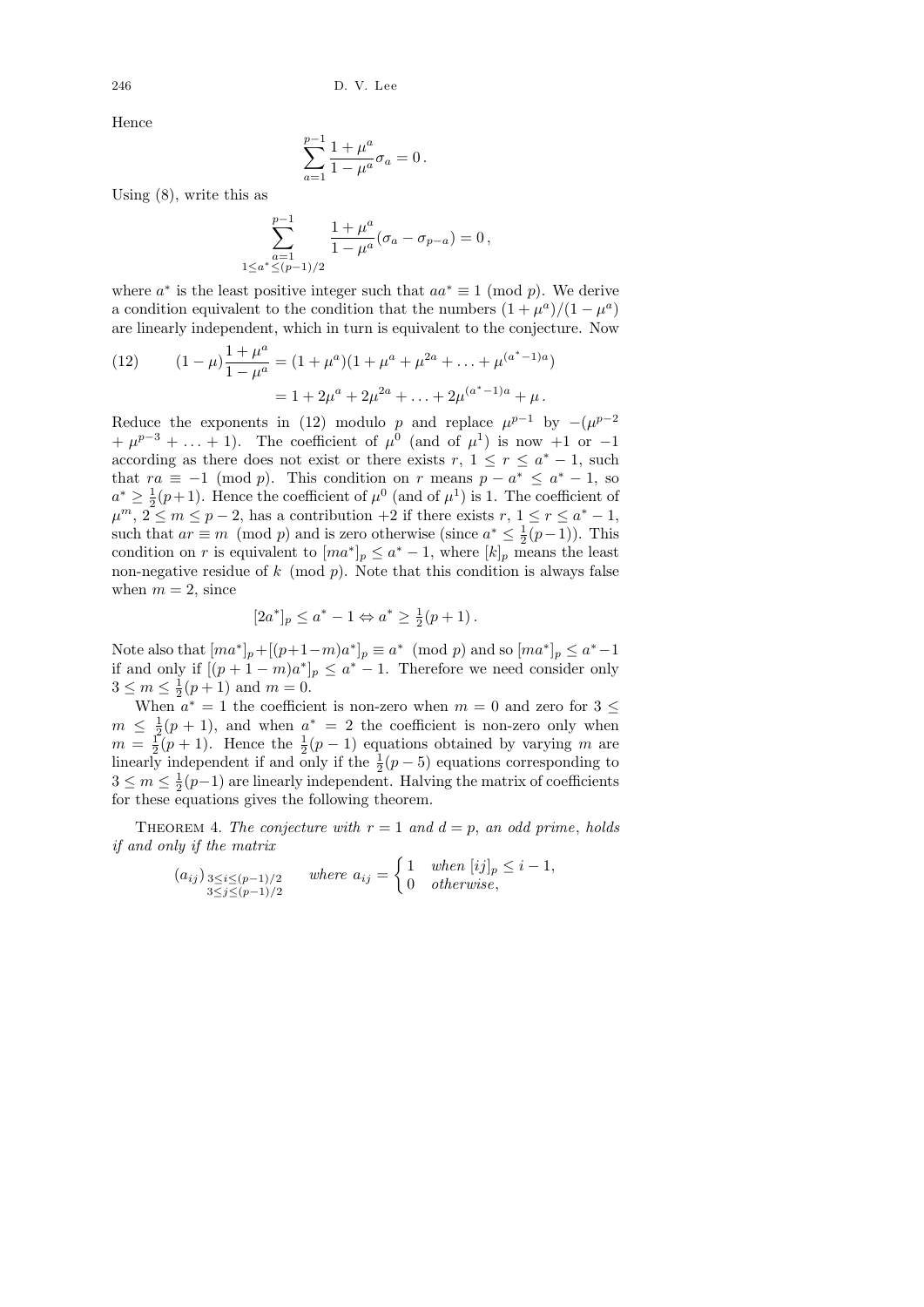is non-singular.

We shall show via Theorem 5 that this matrix is indeed non-singular. Obviously a similar analysis with  $r > 1$  is not so simple.

The case  $d = p$ , an odd prime. We choose the set I mentioned after Conjecture 2 to be  $\{1, g, g^2, \ldots, g^{(p-1)/2-1}\}$ , where g is a primitive root modulo p. Let  $l=\frac{1}{2}$  $\frac{1}{2}(p-1)$  and write  $h_i$  for  $h_r(\mu^i)$ . Then the matrix of Conjecture 2 becomes

$$
\begin{pmatrix}\nh_1 & h_g & h_{g^2} & \cdots & h_{g^{l-1}} \\
h_g & h_{g^2} & h_{g^3} & \cdots & h_1 \\
h_{g^2} & h_{g^3} & h_{g^4} & \cdots & h_g \\
\vdots & \vdots & \vdots & & \vdots \\
h_{g^{l-1}} & h_1 & h_g & \cdots & h_{g^{-2}}\n\end{pmatrix}
$$

for  $r$  even,

$$
\begin{pmatrix} h_1 & h_g & h_{g^2} & \cdots & h_{g^{l-1}} \\ h_g & h_{g^2} & h_{g^3} & \cdots & -h_1 \\ h_{g^2} & h_{g^3} & h_{g^4} & \cdots & -h_g \\ \vdots & \vdots & \vdots & & \vdots \\ h_{g^{l-1}} & -h_1 & -h_g & \cdots & -h_{g^{-2}} \end{pmatrix}
$$

for r odd, since  $h_i = (-1)^r h_{-i}$  by Lemma 9. The determinant of the first matrix is

$$
(-1)^{[l/2]} \prod_{\eta,\eta'=1} \Big(\sum_{i=0}^{l-1} \eta^i h_{g^i}\Big),
$$

and that of the second is

$$
(-1)^{l-1+[l/2]} \prod_{\eta,\eta^l=-1} \left( \sum_{i=0}^{l-1} \eta^i h_{g^i} \right).
$$

For  $\omega$  a primitive kth root of unity,  $k | p - 1$ , let  $(\frac{a}{p})_k = \omega^i$ , where  $a \equiv g^i$  $(mod p)$ . Then the Conjecture 2 holds if and only if

$$
\sum_{\substack{i=0\\a\equiv g^i}}^{l-1}\bigg(\frac{a}{p}\bigg)_k h_a\neq 0\,,
$$

for all such k with  $k \nmid \frac{1}{2}$  $\frac{1}{2}(p-1)$  for r odd and  $k \mid \frac{1}{2}$  $\frac{1}{2}(p-1)$  for r even. Noting that

$$
\left(\frac{-a}{p}\right)_k h_{-a} = \left(\frac{-1}{p}\right)_k (-1)^r \left(\frac{a}{p}\right)_k h_a = \left(\frac{a}{p}\right)_k h_a,
$$

we obtain the following.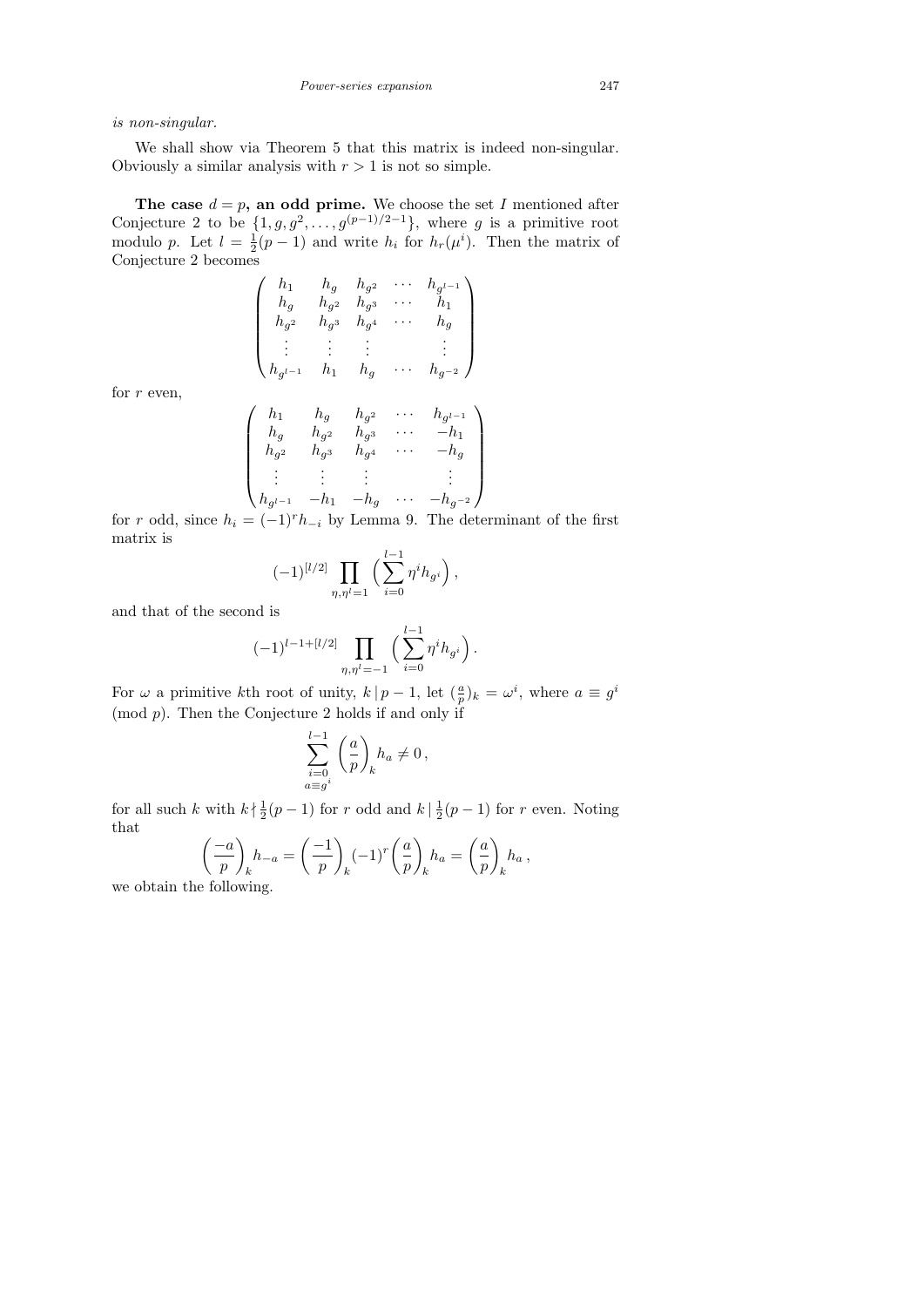THEOREM 5. The conjecture with  $d = p$ , an odd prime, holds if and only if

$$
\sum_{a=1}^{p-1} \left(\frac{a}{p}\right)_k h_a \neq 0 \quad \text{for all } k \mid p-1 \text{ such that } \begin{cases} k \n\mid \frac{1}{2}(p-1) & \text{for } r \text{ odd,} \\ k \mid \frac{1}{2}(p-1) & \text{for } r \text{ even.} \end{cases}
$$

In particular, when  $r = 1$ , the matrix of Theorem 4 is non-singular if and only if

$$
\sum_{\substack{a=1 \ [mal]_p \le a-1}}^{p-1} \left(\frac{a}{p}\right)_k \neq 0 \quad \text{ for some } m(k), 2 \le m \le \frac{1}{2}(p-1),
$$
  
for all  $k$  with  $p \equiv k+1 \pmod{2k}$ .

Setting  $m = 2$  and using the following result proves Conjecture 2 for  $d = p$ and  $r = 1$ .

LEMMA 13. For p an odd prime,  $k | p - 1, k | \frac{1}{2}$  $\frac{1}{2}(p-1)$ , we have

$$
\sum_{m=1}^{(p-1)/2}\left(\frac{m}{p}\right)_k\neq 0\,.
$$

Equivalently, if  $\chi$  is a character to the modulus p with  $\chi(-1) = -1$ , then  $\sum_{m=1}^{(p-1)/2} \chi(m) \neq 0.$ 

P r o o f. Define

$$
e_p(m) = e^{2\pi m/p}
$$
 and  $\tau = \sum_{m=1}^{p-1} \left(\frac{m}{p}\right)_k e_p(m).$ 

Then, by the proof on p. 22 of [2],  $|\tau| = p^{1/2}$ . From

$$
\sum_{m=1}^{p-1}\bigg(\frac{m}{p}\bigg)_k e_p(mn)=\sum_{m'=1}^{p-1}\bigg(\frac{m'}{p}\bigg)_k \bigg(\frac{n}{p}\bigg)_k^{-1} e_p(m')=\overline{\bigg(\frac{n}{p}\bigg)_k}\tau\,,
$$

we deduce that

$$
\overline{\left(\frac{n}{p}\right)_k} = \frac{1}{\tau} \sum_{m=1}^{p-1} \left(\frac{m}{p}\right)_k e_p(mn).
$$

Define

$$
L(s) = \sum_{n=0}^{\infty} \left(\frac{n}{p}\right)_k n^{-s}.
$$

As is well known (see [2], Chapter 1),  $L(1) \neq 0$ . The lemma is trivial for  $k \leq 2$ , so only the simpler proof of  $L(1) \neq 0$  for  $k > 2$  is needed. From the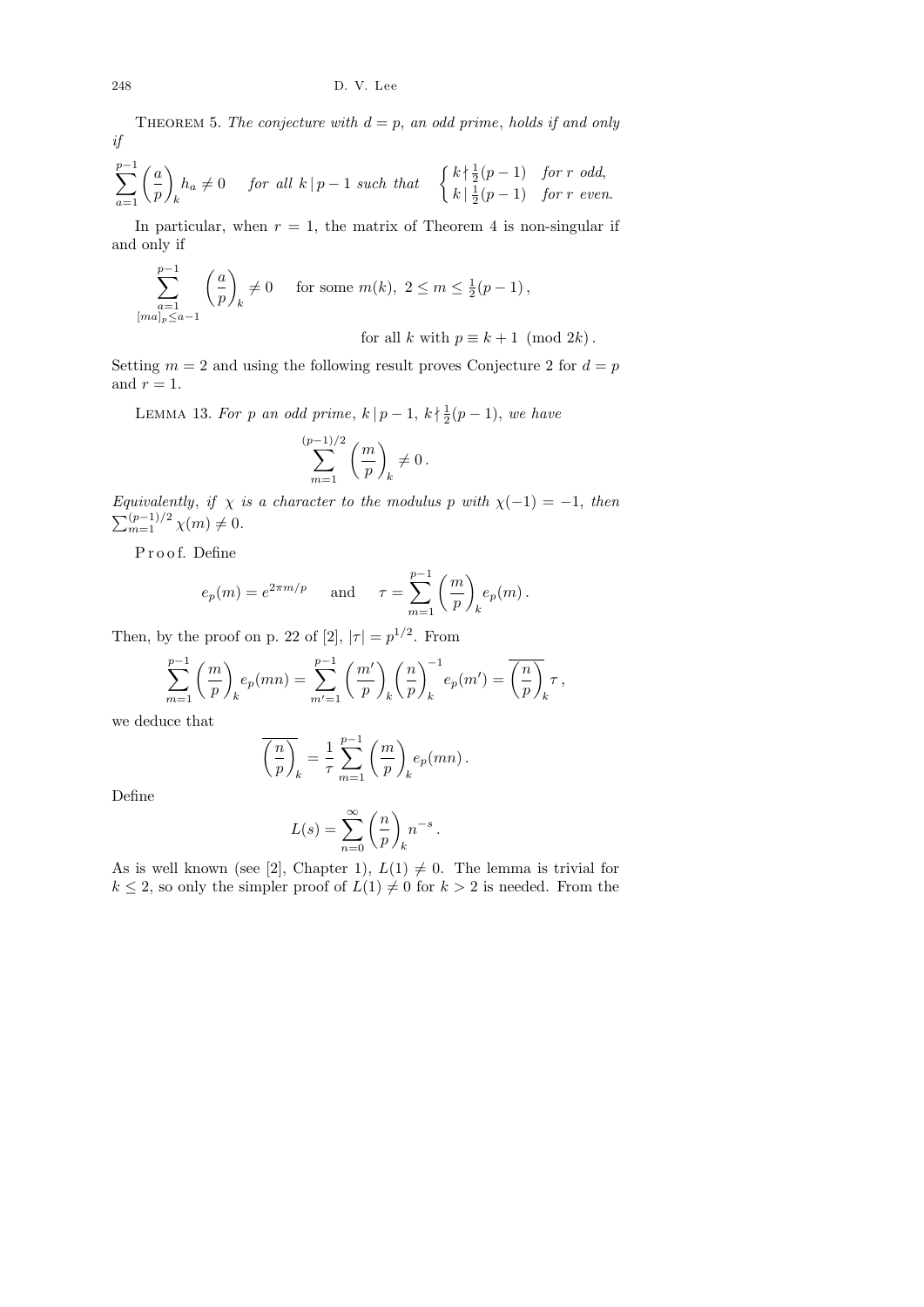Euler product,

$$
L(1) = \left(1 - \frac{1}{2} \left(\frac{2}{p}\right)_k\right)^{-1} \sum_{\substack{n=1 \ n \text{ odd}}}^{\infty} \left(\frac{n}{p}\right)_k n^{-1}
$$
  
=  $\left(1 - \frac{1}{2} \left(\frac{2}{p}\right)_k\right)^{-1} \frac{1}{\overline{p}} \sum_{m=1}^{p-1} \overline{\left(\frac{m}{p}\right)_k} \sum_{\substack{n=1 \ n \text{ odd}}}^{\infty} \frac{e_p(-mn)}{n}.$   

$$
\sum_{n=1}^{\infty} \frac{1}{n} z^n = \frac{1}{2} \log(1+z) - \frac{1}{2} \log(1-z)
$$

Since

$$
\sum_{\substack{n=1 \ n \text{ odd}}}^{\infty} \frac{1}{n} z^n = \frac{1}{2} \log(1+z) - \frac{1}{2} \log(1-z)
$$

for  $|z| = 1, z \neq \pm 1$ , where the logarithms have their principal values, we get

$$
L(1) = \left(1 - \frac{1}{2}\left(\frac{2}{p}\right)_k\right)^{-1} \frac{1}{\bar{\tau}} \left\{\sum_{0 < \theta < \pi} (-\frac{1}{2}\log(2\sin\frac{1}{2}\theta) - \frac{1}{4}(\theta - \pi)i + \frac{1}{2}\log(2\sin\frac{1}{2}(\theta + \pi)) + \frac{1}{4}\theta i)\overline{\left(\frac{m}{p}\right)_k} + \dots + \sum_{\pi < \theta < 2\pi} (-\frac{1}{2}\log(2\sin\frac{1}{2}\theta) - \frac{1}{4}(\theta - \pi)i + \frac{1}{2}\log(2\sin\frac{1}{2}(\theta - \pi)) + \frac{1}{4}(\theta - 2\pi)i)\overline{\left(\frac{m}{p}\right)_k} \right\},\
$$

where  $\theta = 2\pi - 2\pi m/p$ . Hence

$$
L(1) = \left(1 - \frac{1}{2} \left(\frac{2}{p}\right)_k\right)^{-1}
$$
  
\$\times \frac{1}{\bar{\tau}} \left\{ \sum\_{m < p/2} \overline{\left(\frac{m}{p}\right)\_k} \left(-\frac{1}{2}\pi i\right) + \sum\_{m > p/2} \overline{\left(\frac{m}{p}\right)\_k} R\_1(m) + \sum\_{m < p/2} \overline{\left(\frac{m}{p}\right)\_k} R\_2(m) \right\},\n  
where  $R_r(m)$ ,  $\frac{1}{r}$  log( $\cot \frac{1}{r} \theta$ ) and  $R_r(m)$ ,  $\frac{1}{r}$  log( $\cot \frac{1}{r} \theta$ ), so that for

where  $R_1(m) = \frac{1}{2} \log(\cot \frac{1}{2}\theta)$  and  $R_2(m) = \frac{1}{2} \log(-\cot \frac{1}{2}\theta)$ , so that, for  $m < p/2$ ,

$$
R_1(p - m) = \frac{1}{2} \log(\cot \frac{1}{2}(2\pi - \theta)) = \frac{1}{2} \log(-\cot \frac{1}{2}\theta).
$$

Now

$$
\overline{\left(\frac{-m}{p}\right)_k} = \left(\frac{-1}{p}\right)_k \overline{\left(\frac{m}{p}\right)_k} = -\overline{\left(\frac{m}{p}\right)_k}
$$
  
and so

since  $k \nmid \frac{1}{2}$  $\frac{1}{2}(p-1)$ , and so

$$
\sum_{mp/2} \overline{\left(\frac{m}{p}\right)_k} R_1(m).
$$

The result follows from  $L(1) \neq 0$ .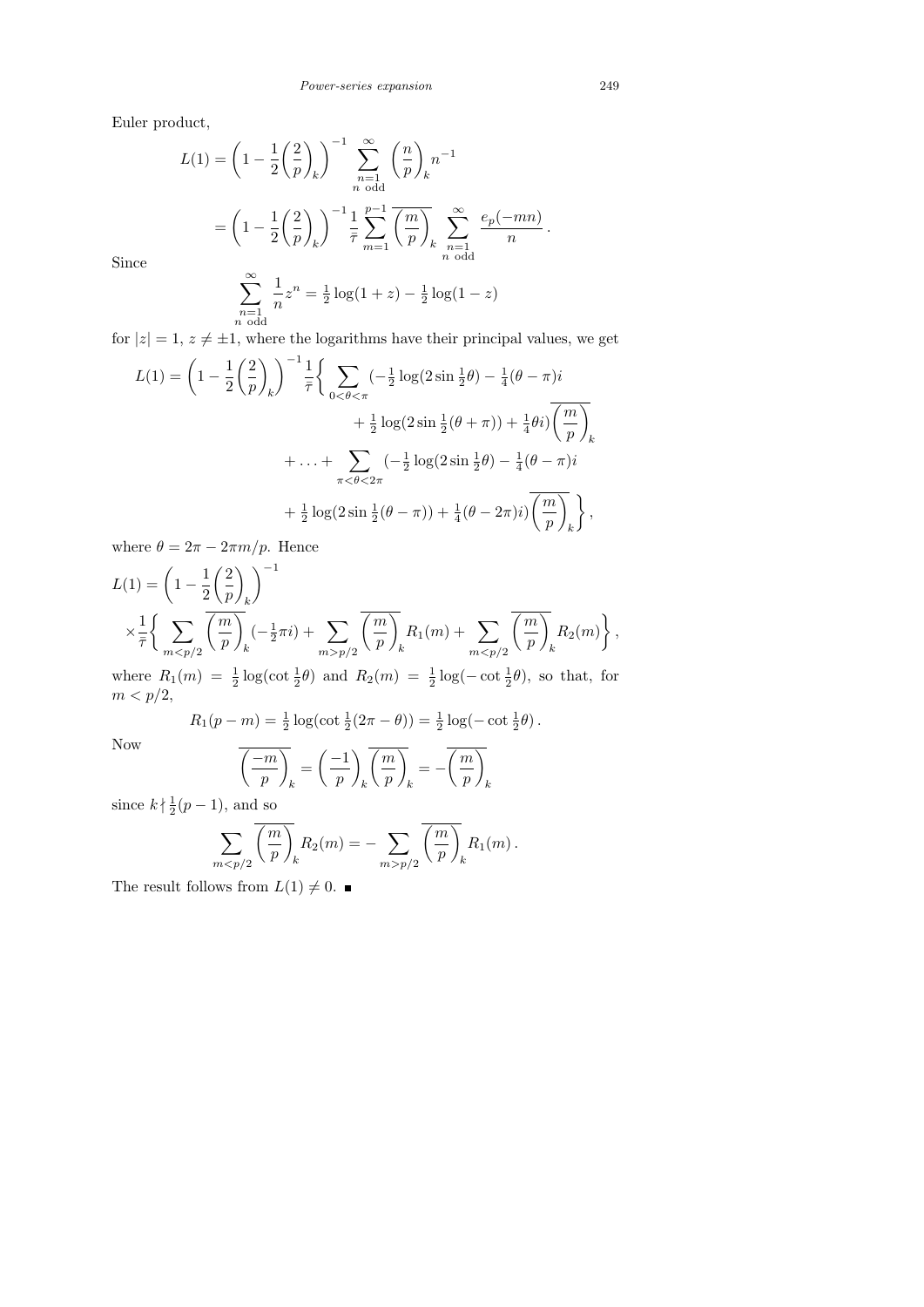Lastly in this section, suppose  $r$  is even and  $l$  is an odd prime. The determinant is zero if and only if  $\sum_{i=1}^{p-1} h_i = 0$  or  $h_1 = h_2 = \ldots = h_{p-1}$ . Note first that

$$
\sum_{i=1}^{p-1} h_i = (p^r - p) f_r(1) \neq 0,
$$

so suppose that  $h_1 = h_2 = \ldots = h_{p-1}$ . Then

$$
h_1 = \frac{p^r - p}{p - 1} f_r(1)
$$
 and  $c_i = c_j$ ,  $1 \le i, j \le p - 1$ ,

and so

$$
f_1 = h_1 + f_r(1) = \frac{1}{p}(c_0 - c_1) = -\frac{1}{p}\sum_{j=0}^{r-1} {r \choose j} f_j(1)p^j.
$$

Hence

(13) 
$$
\frac{p^r - 1}{p - 1} f_r(1) = -\frac{1}{p} \sum_{j=1}^{r-1} {r \choose j} f_j(1) (p^j - 1).
$$

Now  $2^a \|(2l+1)^{2^b} - 1$  where  $a = b + 1 + c(b)$  where

$$
c(b) = \begin{cases} 0, & b = 0, \\ v_2(l+1), & b > 0. \end{cases}
$$

Suppose  $2^k || r$ . Then

$$
2^{k+1+c(k)-2} \left\| \frac{p^r-1}{p-1} f_r(1) \right\|.
$$

If  $2^m || j$ , then  $\binom{r}{i}$  $f_j^r$  $f_j(1)(p^j - 1)$  is divisible by  $2^{k-m-1+m+1+c(m)} = 2^{k+c(m)}$ . For  $m = 0$ , the only non-zero term has  $j = 1$  and is  $r(p-1)/2p$ , which has 2-adic valuation  $k$ . Hence the right-hand side of  $(13)$  has 2-adic valuation k. Hence  $c(k) = 1$ , so that  $v_2(l + 1) = 1$  and  $l \equiv 1 \pmod{4}$ . Thus the conjecture is valid for  $l \equiv 3 \pmod{4}$  for r even. Also a p-adic analysis can be used to show the conjecture is correct if  $d = p$  is a regular prime.

**The case**  $d = p^2$ . Let p be an odd prime, set  $d = p^2$ ,  $k = \frac{1}{2}$  $rac{1}{2}(p^2 - p),$  $l = \frac{1}{2}$  $\frac{1}{2}(p-1)$  and let g be a primitive root modulo d. Define  $I =$  $\{1, g, \overline{g^2}, \ldots, g^{k-1}, p, pg, pg^2, \ldots, pg^{l-1}\},$  when for r even the matrix of Conjecture 2 becomes

$$
\left(\begin{array}{c|c}\n & A & B \\
 & \vdots & \\
\hline\nB & \cdots & B & 0\n\end{array}\right)
$$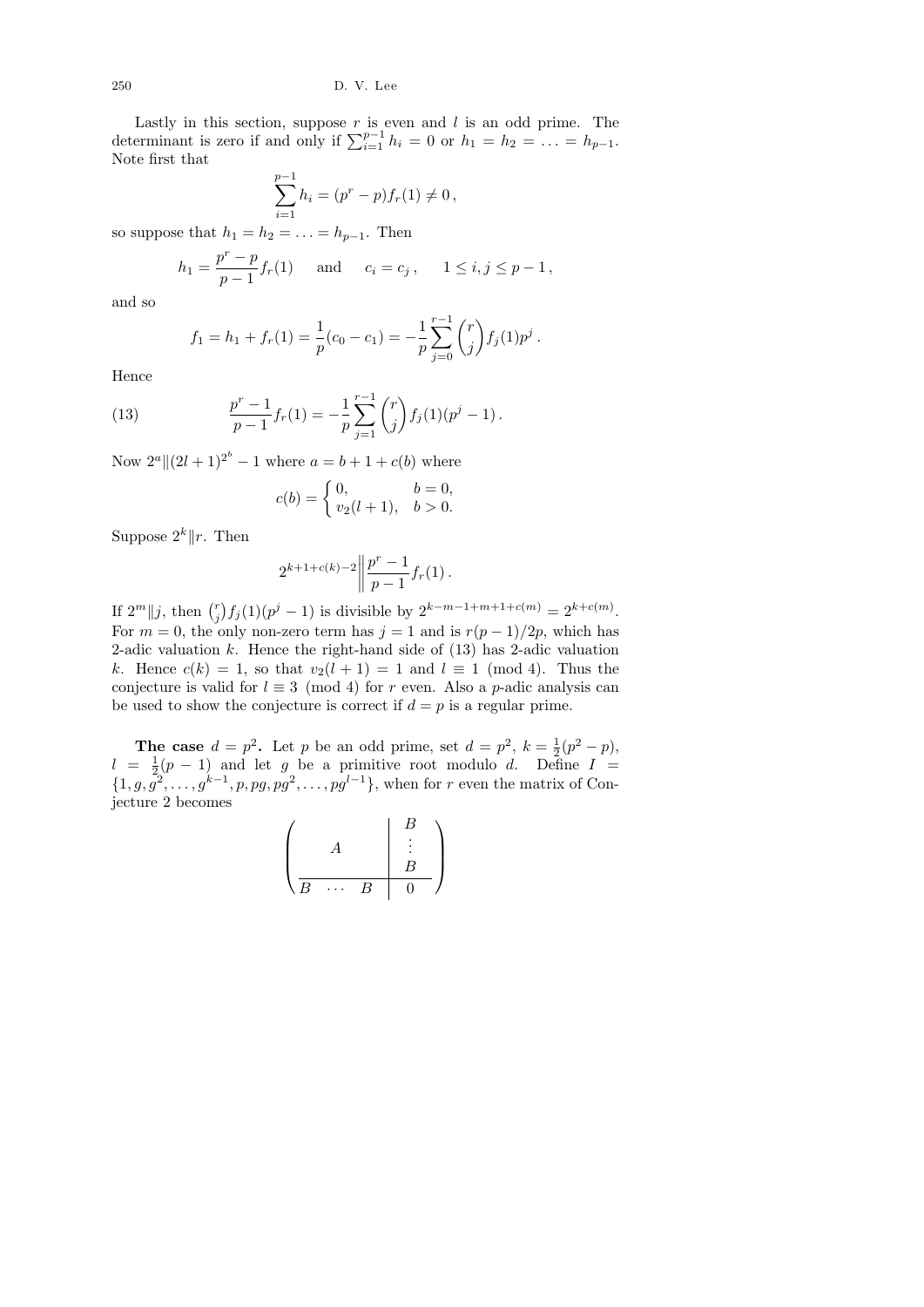and for r odd,

$$
\begin{pmatrix}\n & & & & & B' \\
 & A' & & & & B' \\
 & & B' & & & \\
 & & & & B' \\
\hline\n & B' & -B' & B' & \cdots & B' & 0\n\end{pmatrix}
$$

,

where

$$
A = \begin{pmatrix} h_1 & h_g & \cdots & h_{g^{k-1}} \\ h_g & h_{g^2} & \cdots & h_1 \\ \vdots & \vdots & & \vdots \\ h_{g^{k-1}} & h_1 & \cdots & h_{g^{-2}} \end{pmatrix},
$$

$$
B = \begin{pmatrix} h_p & h_{pg} & \cdots & h_{pg^{l-1}} \\ h_{pg} & h_{pg^2} & \cdots & h_p \\ \vdots & \vdots & & \vdots \\ h_{g^{l-1}} & h_p & \cdots & h_{pg^{-2}} \end{pmatrix},
$$

and  $A'$  and  $B'$  are formed respectively from  $A$  and  $B$  by reversing the sign of all elements below the trailing diagonal. Note that  $B$  (or  $B'$ ) is the relevant matrix for the case  $d = p$ , so, since the determinants of the above matrices are divisible by  $(\det B)^2$  and  $(\det B')^2$  respectively, if the conjecture fails for  $d = p$  it fails for  $d = p^2$  also.

Examples of  $S \sim T$ . Let  $S = \{s_1, s_2, ...\}$  and  $T = \{t_1, t_2, ...\}$ .

(a) If  $N(S) = N_1(S) \leq 1$  and  $N(T) = N_1(T) \leq 1$  then  $S \sim T$ . If the conditions of (a) fail then  $N = N(S) = N(T)$ .

(b)  $N = 2 : S \sim T$  if and only if  $s_1 s_2 = t_1 t_2$  and no number divides exactly three of  $s_1, s_2, t_1, t_2$ .

(c)  $N = 3: S \sim T$  if and only if  $S = T$  or  $\sum_{i=1}^{3} s_i = \sum_{i=1}^{3} t_i$ ,  $\prod_{i=1}^{3} s_i =$  $\prod_{i=1}^{3} t_i$  and there exists c such that  $(1/c)S$  and  $(1/c)T$  are each multisets of pairwise coprime elements. An example of this is

 $S = \{m+1, 2m-1, m(2m+1)\}, \quad T = \{m, 2m+1, (m+1)(2m-1)\},$ for  $m \geq 3$  and  $m \not\equiv 2 \pmod{3}$ .

(d)  $N = 4: S \sim T$  if and only if  $S = T$  or  $\prod_{i=1}^{4} s_i = \prod_{i=1}^{4} t_i$ ,  $\sum_{i=1}^{4} s_i =$  $\sum_{i=1}^{4} t_i$ ,  $\sum_{i=1}^{4} s_i^2 = \sum_{i=1}^{4} t_i^2$ , and there exists c such that  $(1/c)S$  and  $(1/c)T$ are coprime multisets of elements such that no number divides exactly three elements of  $S$  or exactly three elements of  $T$ . Further, if  $d$  divides, without loss of generality,  $s_1, s_2, t_1, t_2$  and d does not divide  $s_3, s_4, t_3, t_4$  then, without loss of generality,  $s_3 \equiv t_3 \pmod{d}$  and  $s_4 \equiv t_4 \pmod{d}$  and  $s_1 s_2 = t_1 t_2$ .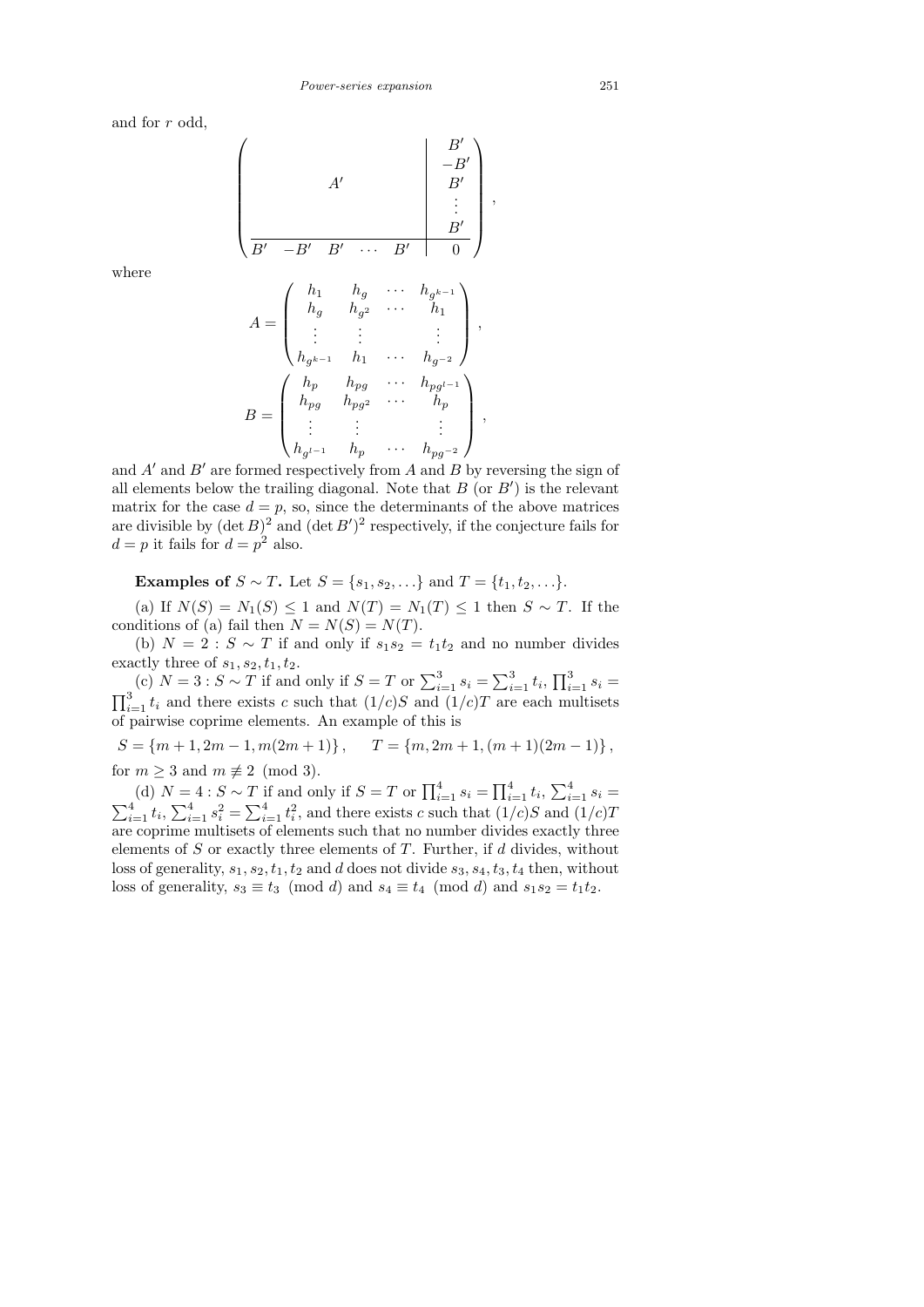P r o o f. From  $(1 - \varrho^{-s_3})(1 - \varrho^{-s_4}) = (1 - \varrho^{-t_3})(1 - \varrho^{-t_4})$  and  $d | s_3 +$  $s_4 - t_3 - t_4$ , we have  $\varrho^{-s_3} + \varrho^{-s_4} = \varrho^{-t_3} + \varrho^{-t_4}$ , whence, without loss of generality,  $\varrho^{-s_3} = \varrho^{-t_3}$  and  $\varrho^{-s_4} = \varrho^{-t_4}$ . An example is

$$
S = \{m+6, 6m+13, m(m+8), (m+2)(6m+1)\},\
$$
  

$$
T = \{m+8, 6m+1, (m+2)(m+6), m(6m+13)\},\
$$

where m does not belong to certain residue classes modulo  $2, 3, 5, 7, 11, 13$ , 23, 47, so that  $S$  and  $T$  are sets of pairwise coprime elements. If we relax one of the conditions  $m \not\equiv 2, 4 \pmod{5}$  and  $m \not\equiv 1, 6 \pmod{7}$ , however, we still have a solution. For example, if  $m \equiv 2 \pmod{5}$ , then  $5 | s_2, s_3, t_1, t_4$ ,  $s_2s_3 = t_1t_4$ ,  $s_1 \equiv t_2 \equiv 3 \pmod{5}$  and  $s_4 \equiv t_3 \equiv 2 \pmod{5}$ .

(e) Elements of S (and therefore T) coprime in pairs and  $N \geq 3$ :

$$
S \sim T \Leftrightarrow \prod s = \prod t, \sum s = \sum t \text{ and } \sum s^{2k} = \sum t^{2k} \text{ for } 2k \le N - 2.
$$

CONJECTURE 3. There are solutions of  $S \sim T$  with  $S \neq T$  in case (e) for all  $N \geq 3$ .

A more general theorem. Theorem 3 easily generalises to

THEOREM 6.  $P_S(n) - P_T(n) = O(n^j)$  if and only if (i)  $N_d(S) = N_d(T)$  whenever  $\max(N_d(S), N_d(T)) \geq j+2$ , (ii)  $d_{S,r} = d_{T,r}$  for  $1 \leq r \leq N_d - (j+2)$  for all d with  $N_d \geq j+3$ , (iii)  $\prod_{s \in S, d \mid s} s = \prod_{t \in T, d \mid t} t$  whenever  $N_d \geq j+2$ , (iv)  $\prod_{s,d \nmid s} (1 - \varrho^{-s}) = \prod_{t,d \nmid t} (1 - \varrho^{-t})$  whenever  $N_d \geq j+2$ .

An equivalent reformulation of the original problem. Expressing  $S \sim T$  in terms of generating functions leads to the following result.

LEMMA 14.  $S \sim T$  if and only if

$$
Q(x) = (1 - x^Z) \Big( \prod_{s \in S} (1 - x^s)^{-1} - \prod_{t \in T} (1 - x^t)^{-1} \Big)
$$

is a polynomial of degree at most  $Z - 1$ .

P r o o f. For  $Q(x)$  a polynomial of degree  $Z-1$ ,  $Q(x)/(1-x^Z)$  is a general power series whose coefficients are periodic of period  $Z$ , and we know that if  $P_S(n) - P_T(n)$  is bounded then it is of period Z. ■

LEMMA 15.  $S \sim T$  if and only if  $\prod_{s \in S} (1 - x^s) - \prod_{t \in T} (1 - x^t)$  has a zero of order at least  $2N_d - 1$  at  $x = \varrho$ , for  $\varrho$  a primitive d-th root of unity, where  $N_d = N_d(S) = N_d(T) \geq 2$ .

P r o o f. This follows from Lemma 14 together with (i) of Theorem 3.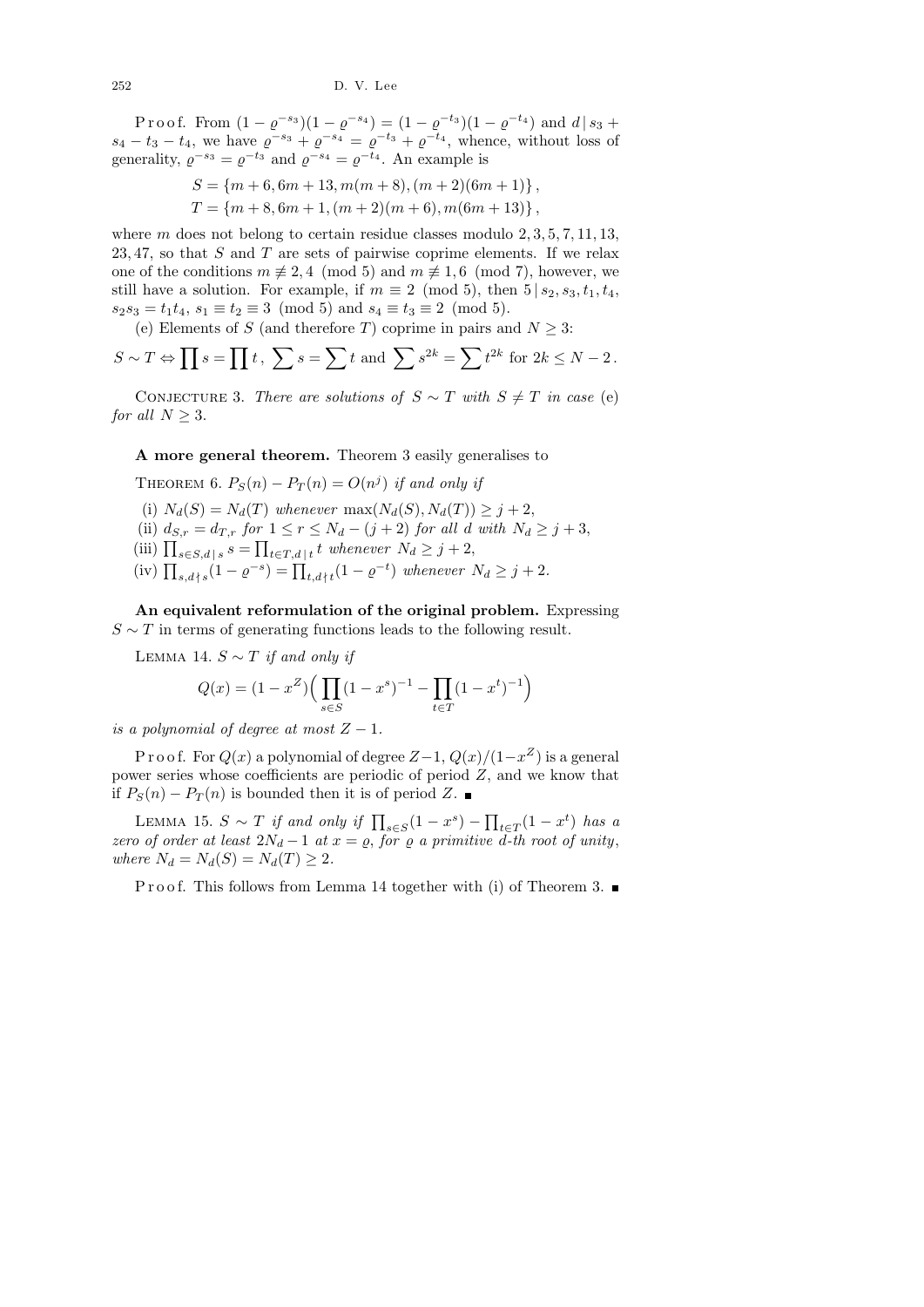The difficulties of this approach become apparent when one calculates

$$
\frac{d^r}{dx^r} \prod_i (1 - x^{s_i}) = \sum_{\substack{a_1 + \dots + a_N = r \\ \vdots \\ a_i = 0}} (-1)^{\sum_{a_i > 0} 1} \sum_{\substack{a_i \\ a_i = 0}} (1 - x^{s_i}) {r \choose a_1, \dots, a_N}.
$$

Partitions into an odd or even number of parts. With the notation as in the introduction,  $Q_S(n) = P_S^{(0)}$  $P_S^{(0)}(n) - P_S^{(1)}$  $S^{(1)}(n)$  has the generating function

$$
\sum Q_S(n)x^n = \prod_{s \in S} (1+x^s)^{-1},
$$

and hence, by Theorem 2,

$$
Q_S(n) = \sum_{d} \sum_{\substack{\varrho \text{ primitive} \\ d \text{th root of 1} \\ \times \sum_{j=0}^{M_d-1} \frac{1}{j!} \sum_{\substack{\text{partitions} \\ \text{partitions} \\ \text{of } M_d-1-j}} \sum_{r=1}^{M_d-1-j} \frac{e_{S,r}^{h_r}}{(r!r)^{h_r} h_r!} \varrho^n n^j,
$$

where  $M_d = M_d(S) = \#\{s \in S : s \equiv \frac{1}{2}\}$  $\frac{1}{2}d \pmod{d}$  for d even and  $M_d = 0$ for d odd, and

$$
\sum_{r} \frac{e_{S,r} x^r}{r!} = \sum_{s} \frac{sx}{1 + \varrho^s e^{sx}}
$$

.

We note, in passing, the following result for which the full force of Theorem 2 is not required, but merely that  $Q_S(n)$  is bounded if and only if  $M_d \leq 1$  for all d, which follows from the non-singularity of the Vandermonde determinant as before.

THEOREM 7. The difference between the number of partitions of  $n$  into an even number of parts from the multiset S and the number of partitions into an odd number of parts from S is bounded if and only if the 2-adic valuations of the elements of S are distinct.

Proof. If  $2^r || d$ , then  $M_d \leq M_{2^r} = \# \{ s \in S : 2^{r-1} || s \}$ , so if the 2-adic valuations of S are distinct, then  $M_d \leq 1$ . Conversely, if  $M_{2^{r+1}} \leq 1$ , then at most one element of S has 2-adic valuation  $r$ .

We consider when the two equations

$$
P_S^{(0)}(n) - P_T^{(0)}(n) = O(1)
$$
 and  $P_S^{(1)}(n) - P_T^{(1)}(n) = O(1)$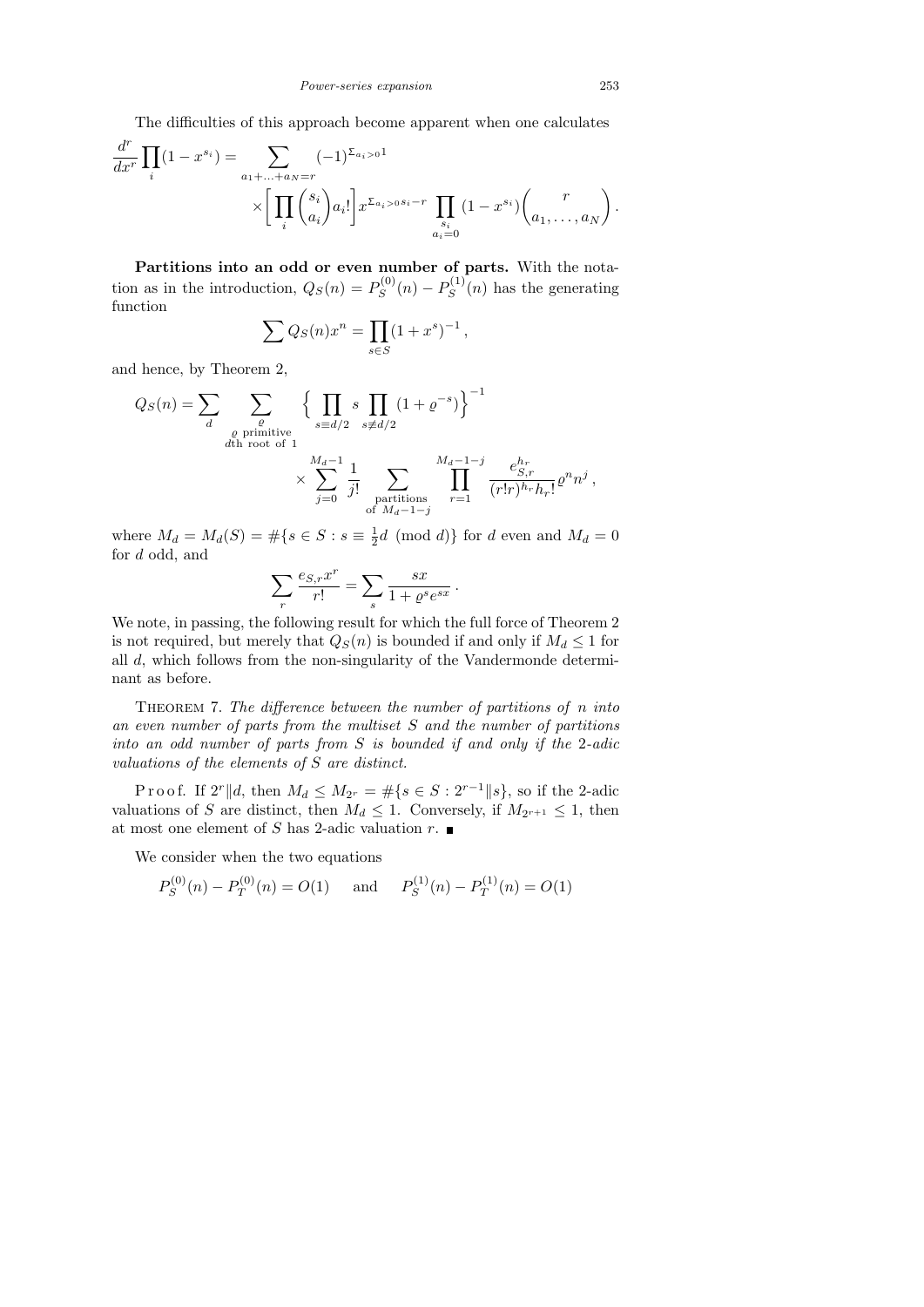hold. These are equivalent to

$$
P_S(n) - P_T(n) = O(1)
$$
 and  $Q_S(n) - Q_T(n) = O(1)$ .

THEOREM 8.  $Q_S(n) - Q_T(n) = O(1)$  if and only if

(i)  $M_d(S) = M_d(T)$  whenever  $\max(M_d(S), M_d(T)) \geq 2$ ,

(ii)  $e_{S,r} = e_{T,r}$  for all r with  $1 \leq r \leq M_d - 2$  for all d with  $M_d =$  $M_d(S) = M_d(T) \geq 3,$ 

(iii)  $\prod_{s \equiv d/2} s \prod_{s \not\equiv d/2} (1 + \varrho^{-s}) = \prod_{t \equiv d/2} t \prod_{t \not\equiv d/2} (1 + \varrho^{-t})$  whenever  $M_d \geq 2$ .

P r o o f. Imitate the proof of Theorem 3.

THEOREM 9.  $P_S^{(0)}$  $P_S^{(0)}(n) - P_T^{(0)}$  $P_T^{(0)}(n) = O(1)$  and  $P_S^{(1)}$  $P_S^{(1)}(n) - P_T^{(1)}$  $Q_T^{(1)}(n) = O(1)$  if and only if

(a)  $N_d(S) = N_d(T)$  if either is at least 2, and  $M_d(S) = M_d(T)$  if either is at least 2,

(b)  $\sum_{a=0}^{d-1} f_r(\varrho^a) \sigma_a = 0$  for all r such that  $1 \leq r \leq \max(N_d, M_d) - 2$ ,

(c)  $\prod_{s,d \nmid s} (1 - \varrho^{-s}) = \prod_{t,d \nmid t} (1 - \varrho^{-t})$  where  $\varrho$  is a primitive d-th root of unity for  $\max(N_d, M_d) \geq 2$ ,

(d)  $\prod_{s,d \, | \, s} s = \prod_{t,d \, | \, t} t \text{ if } \max(N_d, M_d) \geq 2.$ 

P r o o f. The conditions concerning  $N_d(S)$  and  $N_d(T)$  are the conditions of Theorem 3. Suppose these and the conditions of Theorem 8 hold. From (i) of Theorem 8, we have (a). Now observe that  $M_d(S) = N_{d/2}(S) - N_d(S)$ , so that if  $M_d(S) = M_d(T) \geq 2$ , then  $N_{d/2}(S) \geq 2$ , so  $N_{d/2}(S) = N_{d/2}(T)$ and hence  $N_d(S) = N_d(T)$ . Note that  $M_l(S) \geq M_d(S)$  when  $l | d$  and  $d/l$ is odd, so if  $M_d \geq 2$ , then  $M_l \geq 2$  and hence  $N_l(S) = N_l(T)$ . If, on the other hand,  $l | d$  and  $d/l$  is even, then  $l | \frac{1}{2}$  $\frac{1}{2}d$  so  $N_l(S) \geq N_{d/2}(S) \geq 2$  and so  $N_l(S) = N_l(T)$  for all  $l | d$ . Hence, by Lemma 7,  $N_{d,a}(S) = N_{d,a}(T)$ , and by an argument analogous to that in the proof of Theorem 3, we obtain

$$
(\alpha) \prod_{s \equiv \frac{1}{2}d} s = \prod_{t \equiv \frac{1}{2}d} t \quad \text{and} \quad (\beta) \prod_{s \neq \frac{1}{2}d} (1 + \varrho^{-s}) = \prod_{t \neq \frac{1}{2}d} (1 + \varrho^{-t}).
$$

Since  $N_{d/2}(S) = N_{d/2}(T) \geq 2$ , we have  $\prod_{d/2 \leq s} s = \prod_{d/2 \leq t} t$  and combining this with ( $\alpha$ ) gives  $\prod_{d | s} s = \prod_{d | t} t$ . Again since  $N_{d/2} \geq 2$ , we have  $\prod_{d/2 \nmid s} (1 - \varrho^{-2s}) = \prod_{d/2 \nmid t} (1 - \varrho^{-2t})$  and combining with  $(\beta)$  gives

$$
\frac{\prod_{d/2 \nmid s} (1 - \varrho^{-s})}{\prod_{d \mid s} (1 + \varrho^{-s})} = \frac{\prod_{d/2 \nmid t} (1 - \varrho^{-t})}{\prod_{d \mid t} (1 + \varrho^{-t})}
$$

and hence  $\prod_{d/2 \nmid s} (1 - \varrho^{-s}) = \prod_{d/2 \nmid t} (1 - \varrho^{-t}),$  since  $N_d(S) = N_d(T)$ . Condition (c) follows on multiplying by the factor  $\prod_{s \equiv d/2} (1 - \varrho^{-s}) = 2^{M_d}$  on either side.